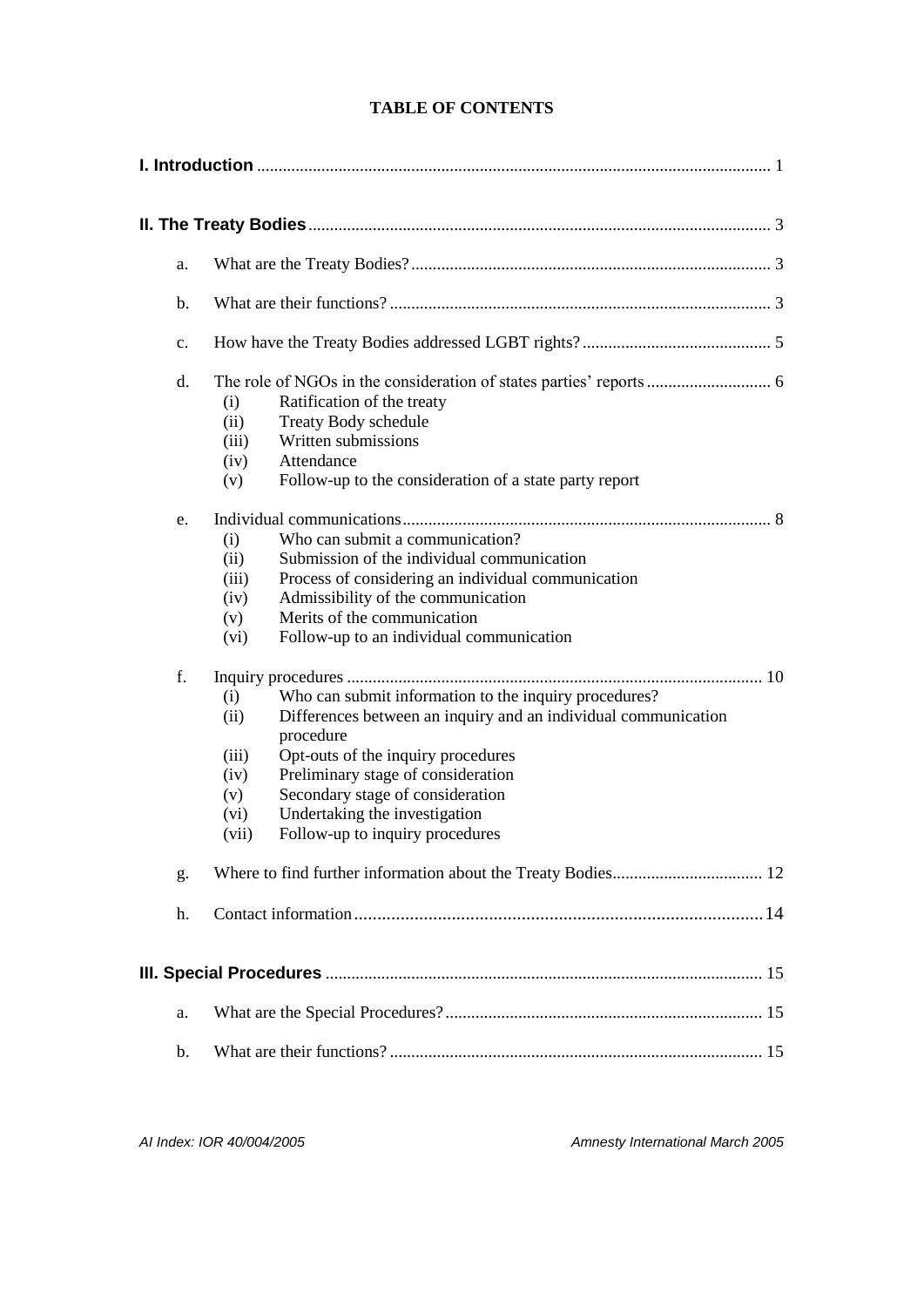| $\mathbf{C}$ . |                                                      |                                                                                                                                                                                                                                                                                                                                |  |
|----------------|------------------------------------------------------|--------------------------------------------------------------------------------------------------------------------------------------------------------------------------------------------------------------------------------------------------------------------------------------------------------------------------------|--|
| d.             | (i)<br>(ii)<br>(iii)<br>(iv)<br>(v)<br>(vi)<br>(vii) | Information about the author of the communication<br>Details about the alleged violation<br>Communications concerning general circumstances<br>Submitting information and providing updates<br>Cases concerning "disappearances"<br>Cases concerning arbitrary detention<br>Follow-up to submissions to the Special Procedures |  |
| e.             |                                                      |                                                                                                                                                                                                                                                                                                                                |  |
| f.             |                                                      |                                                                                                                                                                                                                                                                                                                                |  |
|                |                                                      |                                                                                                                                                                                                                                                                                                                                |  |
|                |                                                      | Annex 2: Overview of rights contained within the core international human rights treaties  26                                                                                                                                                                                                                                  |  |
|                |                                                      | Annex 3: Alphabetical lists of the thematic Special Procedures and the country Special                                                                                                                                                                                                                                         |  |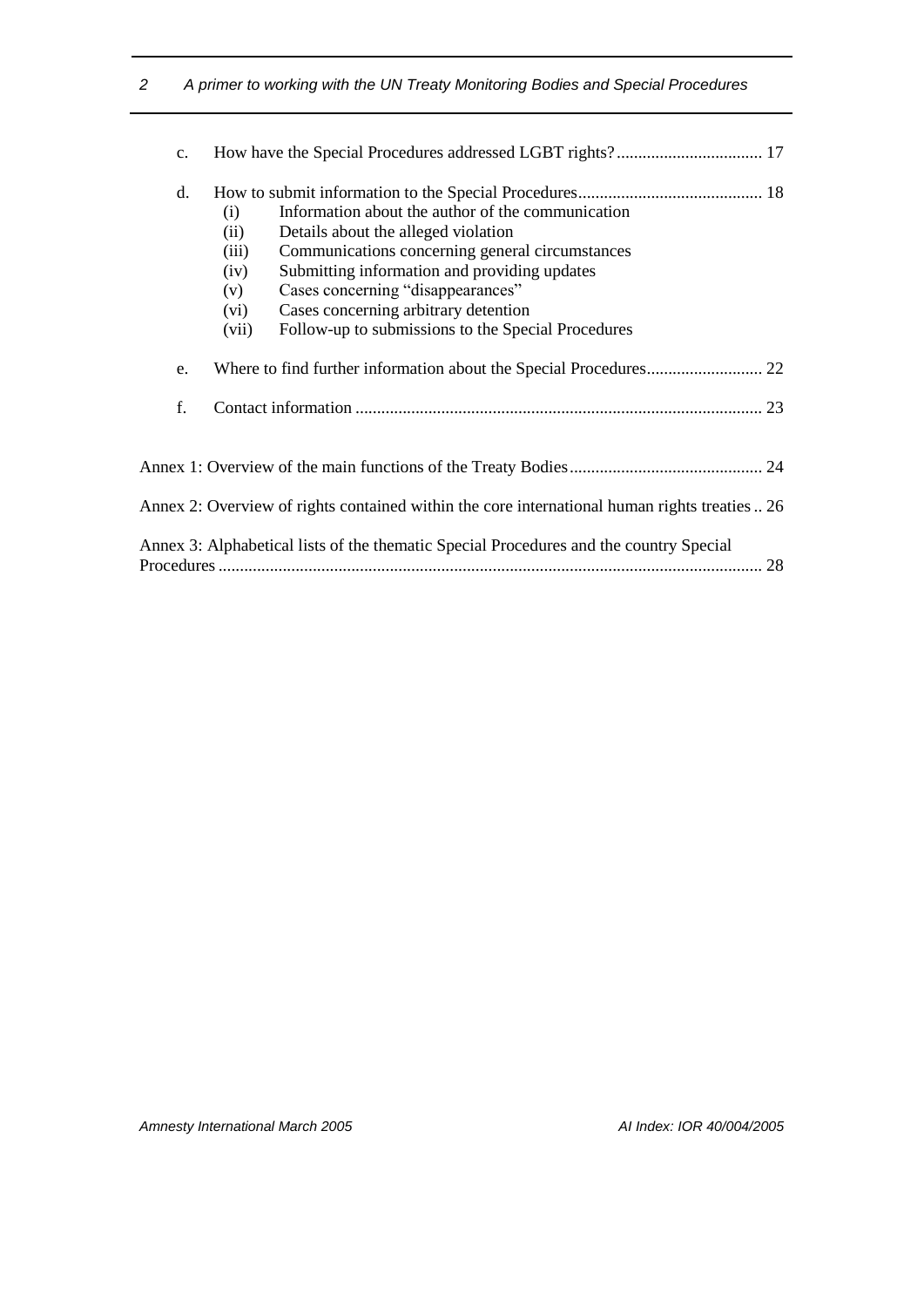# **The Human Rights of Lesbian, Gay, Bisexual and Transgender People:**

# **A primer to working with the United Nations Treaty Monitoring Bodies and the Special Procedures of the United Nations Commission on Human Rights**

# <span id="page-2-0"></span>**I. Introduction**

The purpose of this document is to provide basic guidance on how non-governmental organizations (NGOs) can use the United Nations (UN) Treaty Monitoring Bodies (referred to as the "Treaty Bodies") and the Special Procedures of the UN Commission on Human Rights (the Commission) to raise cases concerning the promotion and protection of the human rights of people who are lesbian, gay, bisexual or transgender (LGBT)<sup>1</sup>. Accurately documented information from international, national and local NGOs, which is credible and objective, can be used by the Treaty Bodies and Special Procedures to monitor the compliance of states with international human rights law and to make recommendations accordingly. The analysis and conclusions of the Special Procedures and Treaty Bodies can lead in turn to changes in national law and practice, as states endeavour to bring their laws and policies into line with international standards.

The submission of individual cases and briefings which demonstrate patterns of violations relevant to LGBT rights can also result in the Treaty Bodies and Special Procedures giving attention to this area of human rights protection, including through the development of jurisprudence. Indeed, their contribution has already been considerable and has helped to advance the understanding of the relationship of human rights to issues of sexuality and gender identity. However, this progress is yet to be reflected in the UN's political bodies. For example, at the 59<sup>th</sup> session of the Commission in 2003, the Brazilian Government introduced a draft resolution on "Human Rights and Sexual Orientation", which expressed concern at the occurrence of human rights violations against persons because of their sexual orientation, called upon states to promote and protect the human rights of all persons regardless of their sexual orientation and asked the High Commissioner for Human Rights and the Special Procedures to pay attention to the issue. The draft resolution did not attempt to create a new body of rights, but sought to reaffirm existing non-discrimination principles established under

<sup>&</sup>lt;sup>1</sup> The terms "treaty bodies" and "special procedures" are explained in this document. The UN Commission on Human Rights is a body of 53 member states, which meets annually for six weeks in Geneva, Switzerland. It is the main body responsible for considering questions relating to human rights and for adopting measures to improve the human rights situation globally.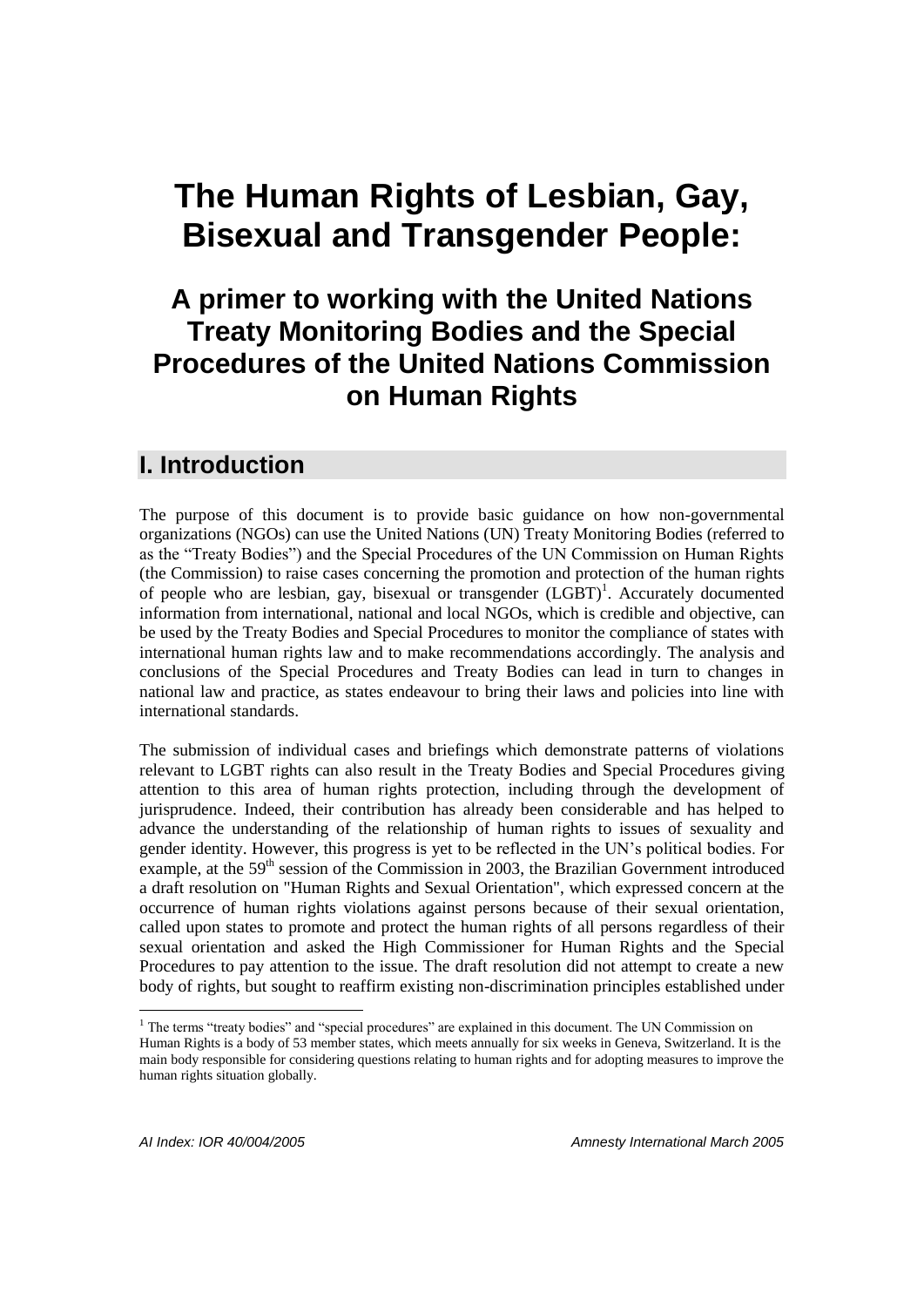international human rights law. However, the draft faced strong opposition from the Organization of Islamic Conference (OIC), and less vocally the Holy See, with the OIC proposing 55 amendments to the text.<sup>2</sup> Finally the Chair proposed that consideration of the draft be postponed until the following year. However, at the  $60<sup>th</sup>$  session of the Commission in 2004, consideration of the draft resolution was postponed for another year after it again met with significant hostility from some states and consensus could not be reached.<sup>3</sup>

Consequently, it is crucial that NGOs and LGBT rights defenders continue to provide a steady flow of information on rights violations based on sexual orientation and gender identity to the Treaty Bodies and Special Procedures so that pressure is applied to the political bodies.

The range of abuses that LGBT face worldwide can potentially be addressed by all of the Treaty Bodies and many of the Special Procedures (see Annex 2, which provides an overview of the main provisions of the core international human rights treaties). As Amnesty International has documented, these abuses include cases of torture and ill-treatment motivated by the real or perceived sexual orientation of detainees; extrajudicial executions of LGBT people during "social cleansing" operations and death penalty cases which appear to result from blatant homophobia in the administration of justice; abuses of the right to health for LGBT people who are targeted for forced psychiatric and drug treatment to "cure" them of their homosexuality; discriminatory legislation and homophobic "hate speech"; the suppression of freedom of opinion and expression of LGBT people; and cases of intimidation, imprisonment, violence or death of LGBT human rights defenders.<sup>4</sup> There are other abuses, including in the area of economic, social and cultural rights, where the mandates of the Treaty Bodies and many Special Procedures are also relevant.

This document provides practical advice on how to use these bodies to raise individual cases as well as general situations of violations of the human rights of LGBT people.

<sup>&</sup>lt;sup>2</sup> The Organization of Islamic Conference is an intergovernmental grouping of 56 states created in 1969, whose aim is to safeguard the interests and ensure the progress and well-being of Muslims the world over.

<sup>3</sup> See Amnesty International public statement "*UN Commission on Human Rights: sexual rights are human rights*", AI Index: POL 30/020/2004, April 2004, "*Human Rights and Sexual Orientation and Gender Identity*", AI Index: ACT 79/001/2004, March 2004, and "*Joint Oral Statement of Amnesty International and Human Rights Watch on civil and political rights"* delivered at the 60<sup>th</sup> Commission on Human Rights, AI Index: IOR 41/011/2004, April 2004. At the 60<sup>th</sup> session, there was a sustained attack against sexual autonomy, sexual orientation and sexual and reproductive health and rights, across four resolutions: extrajudicial, summary or arbitrary executions; violence against women; the right of everyone to the enjoyment of the highest attainable standard of physical and mental health, as well as human rights and sexual orientation.

<sup>&</sup>lt;sup>4</sup> AI campaigns for the release of anyone imprisoned solely because of their sexual orientation, including those prosecuted for having sex in circumstances which would not be criminal for heterosexuals. Individuals who are imprisoned on these grounds are considered to be prisoners of conscience. Reports on AI's research and campaigning on the protection of LGBT rights are available from: [http://web.amnesty.org/library/eng-347/index,](http://web.amnesty.org/library/eng-347/index) and information about AI's LGBT networks is available from AI national sections' website: <http://web.amnesty.org/contacts/engindex>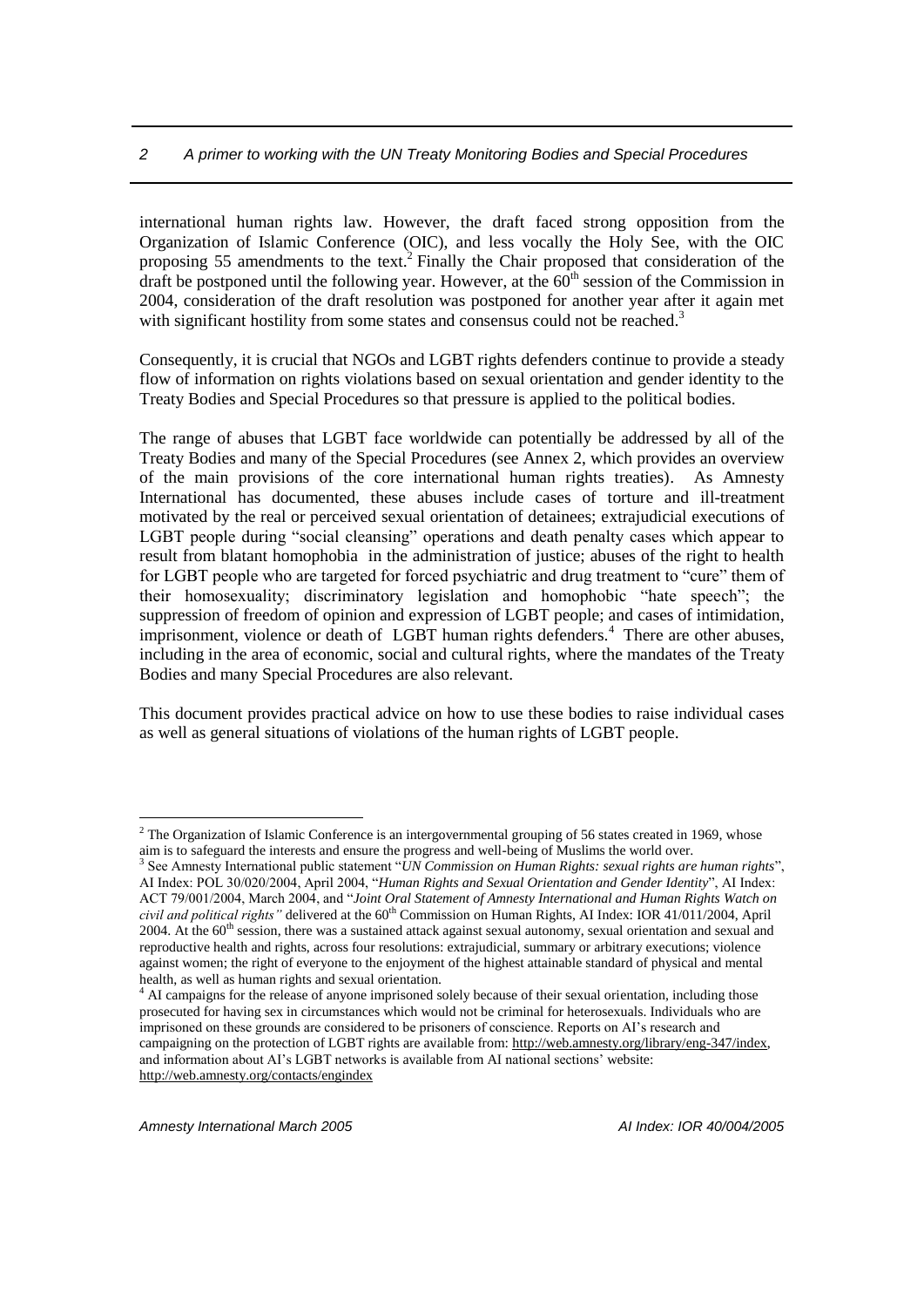# <span id="page-4-0"></span>**II. The Treaty Bodies**

#### <span id="page-4-1"></span>**a. What are the Treaty Bodies?**

International treaties on human rights are the foundation of the international legal system for the promotion and protection of human rights. By ratifying or acceding to a human rights treaty, a state party consents to be legally bound by the obligation to respect the rights enshrined in the treaty and to guarantee their enjoyment by all individuals under its jurisdiction. There are seven core international treaties on human rights: the International Covenant on Civil and Political Rights (ICCPR), the International Covenant on Economic, Social and Cultural Rights (ICESCR), the Convention against Torture and Other Cruel, Inhuman or Degrading Treatment or Punishment, the Convention on the Elimination of All Forms of Discrimination against Women, the Convention on the Elimination of All Forms of Racial Discrimination, the Convention on the Rights of the Child and the Convention on the Protection of the Rights of All Migrant Workers and Members of Their Families.

Each treaty establishes a committee of experts, known as a Treaty Body, which is entrusted with monitoring the compliance of states parties with their obligations under the relevant treaty.<sup>5</sup> The seven Treaty Bodies are: the Human Rights Committee (HRC), the Committee on Economic, Social and Cultural Rights (CESCR), the Committee against Torture (CAT), the Committee on the Elimination of Discrimination against Women (CEDAW), the Committee on the Elimination of Racial Discrimination (CERD), the Committee on the Rights of the Child (CRC) and the Committee on the Protection of the Rights of all Migrant Workers and Members of Their Families (CMW). Each Committee consists of experts who are independent and impartial and elected by states parties for their recognized expertise and competence in the field of human rights.<sup> $\check{\text{6}}$ </sup> They serve in a personal and unpaid capacity for four-year terms.

Six of the Treaty Bodies are supported by secretariats which are based at the Office of the High Commissioner for Human Rights (OHCHR) in Geneva, Switzerland. The CEDAW's secretariat is provided by the Division for the Advancement of Women in New York, USA. Contact details for both are provided below, together with practical advice on how and where to find information highlighted in this Section.

#### <span id="page-4-2"></span>**b. What are their functions?**

In order to fulfil their monitoring task, Treaty Bodies meet periodically throughout the year and carry out one or more of the following functions: review states' reports, examine individual communications, consider violations through inquiry procedures and elaborate general comments. The table contained in Annex 1 offers a general overview of some of the main functions carried out by each Treaty Body.

 $\overline{a}$ <sup>5</sup> One exception is the Committee on Economic, Social and Cultural Rights (CESCR), which was established, not by the International Covenant on Economic, Social and Cultural Rights, but by ECOSOC resolution 1985/17.

<sup>&</sup>lt;sup>6</sup> The members of the CESCR are elected by ECOSOC from a list of candidates submitted by states parties.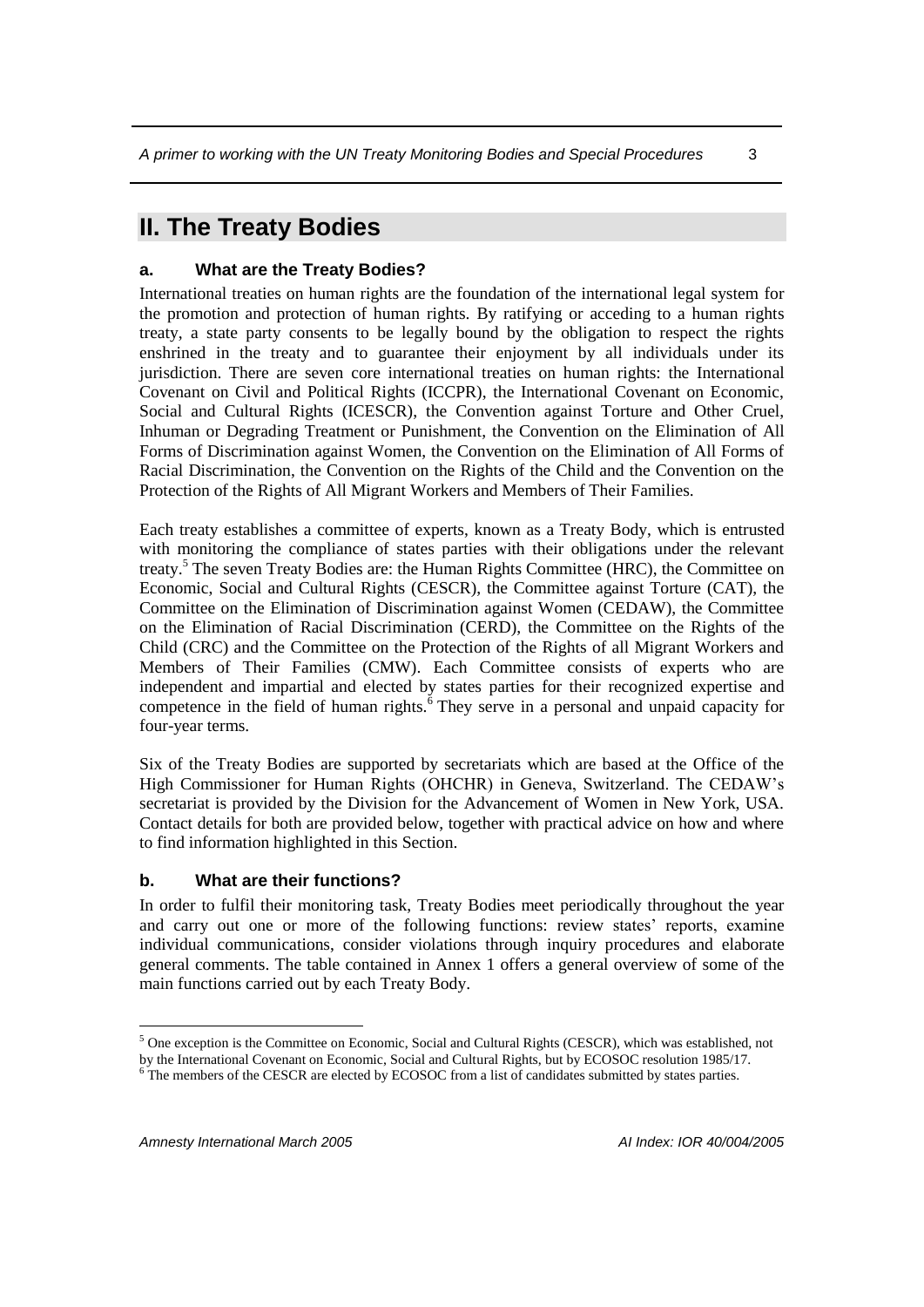The principal activity of all Treaty Bodies is the **consideration of the periodic reports** submitted by states parties on the measures they have taken to implement the provisions of the human rights treaty, i.e. to harmonize their domestic legislation, policies and practices to the standards set out in the international instrument. This is an obligation incumbent on all states parties to a human rights treaty. The Treaty Body examines state reports at its sessions, including through a dialogue with the state representatives who answer questions posed by the experts. Following these discussions, the Treaty Body adopts recommendations, or "concluding observations", in which it assesses the state party's progress in implementing the treaty, expresses its concerns and makes recommendations.<sup>7</sup>

Four Treaty Bodies accept, under certain conditions, "**communications**", (also referred to as "complaints" or "petitions"), from individuals, and in some instances groups of individuals, complaining of a violation by a state party of their rights under the corresponding treaty. A Treaty Body examines a communication on its admissibility and its merits before taking its "decision", also known as "opinions" or "views", on whether the state has violated a right protected by the treaty. In its views, it may call upon the state to provide the victim with an appropriate remedy. Although a Treaty Body is not a court and has no means of enforcement, its views have an authoritative force and states parties are expected to abide by them in accordance with their obligations to implement treaties in good faith, to prevent similar violations in the future and to provide effective enforceable remedies in case a violation has been established.<sup>8</sup>

Two of the Treaty Bodies, the CAT and the CEDAW, may initiate an **inquiry procedure** allowing them to carry out investigations, including missions, to a state party when they receive "reliable information" – from any source – indicating the widespread and systematic practice of torture, or grave or systematic violations of the rights set forth in the Convention on the Elimination of All Forms of Discrimination against Women. These proceedings are confidential and conducted in co-operation with the state party concerned. After all stages of the inquiry have been completed, a Treaty Body may make public a summary account of the results, including its recommendations to the state.

All Treaty Bodies issue "**general comments**" or "general recommendations", which are authoritative interpretations of the provisions of the treaty and provide guidance to the states

<sup>&</sup>lt;sup>7</sup> There are two factors which negatively impact upon the effectiveness of the monitoring process: firstly, some treaty bodies have a backlog of unprocessed state reports and a significant delay (from one to several years) exists between the receipt of a report and its consideration; secondly, the majority of states parties fail to present their reports on time – some have never reported at all, while others have reports which are more than five years overdue.

<sup>&</sup>lt;sup>8</sup> When it adopts its views on an individual communication, the Human Rights Committee recalls that, by becoming a party to the first Optional Protocol, a state party has recognized the competence of the Committee to determine whether there has been a violation of the Covenant or not and that, pursuant to article 2 of the Covenant, the state party has undertaken to ensure to all individuals within its territory or subject to its jurisdiction the rights recognized in the Covenant and to provide an effective and enforceable remedy in a case where a violation has been established. See[: http://www.unhchr.ch/tbs/doc.nsf](http://www.unhchr.ch/tbs/doc.nsf)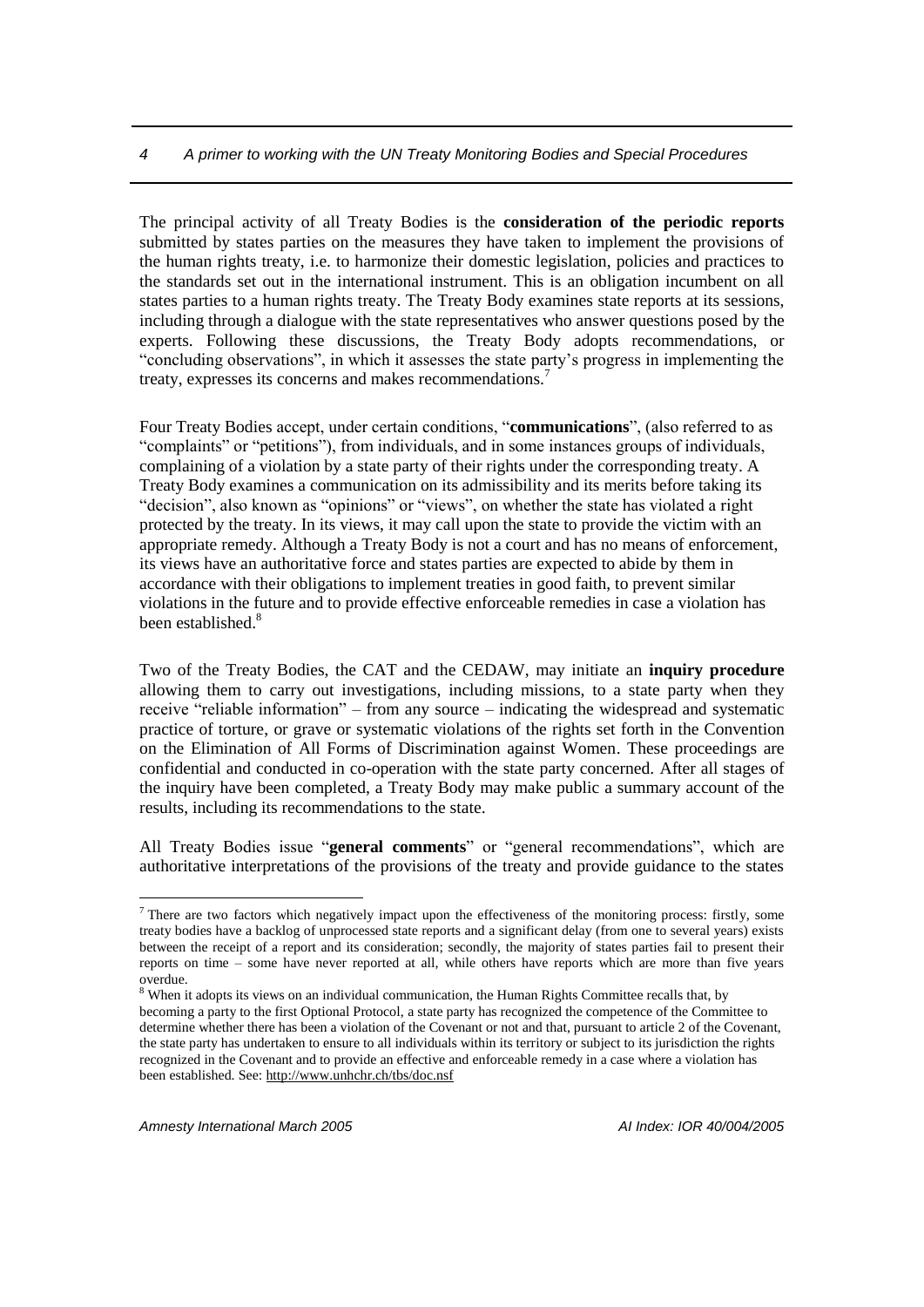on how to implement the treaty. The process of drafting a general comment usually allows for NGO contributions, and takes place over a number of sessions.<sup>9</sup> Some Treaty Bodies also organize days of general discussions, which represent an international forum of debate open to NGOs and offer the opportunity to further the understanding of the articles of the treaty and related issues.

#### <span id="page-6-0"></span>**c. How have the Treaty Bodies addressed LGBT rights?**

Through monitoring states' compliance with the international human rights treaties, the Treaty Bodies have established a growing and comprehensive case law on LGBT rights, which includes the following issues: the harmful effects of discrimination on the grounds of sexual orientation on the enjoyment of other rights, such as the right to privacy, equality before the law or equal protection of the law;<sup>10</sup> the right to life in the case of homosexuals targeted by so-called "social cleansing" operations;<sup>11</sup> the ill-treatment and/or discriminatory treatment of prisoners on the basis of sexual orientation;<sup>12</sup> the predicament of human rights defenders working on LGBT rights;<sup>13</sup> the need for protection of refugees fleeing persecution on the basis of sexual orientation.<sup>14</sup>

In the landmark *Toonen v. Australia* case, the HRC considered that the provisions of the Tasmanian Criminal Code criminalizing same-sex sexual relations constituted an arbitrary interference with the complainant's right to privacy under article 17 paragraph 1 together with the prohibition of discrimination under article 2 of the ICCPR.<sup>15</sup> In this case, the HRC affirmed for the first time that "the reference to 'sex' in articles 2, paragraph 1, and 26 [which protect against distinction or discrimination on any ground] is to be taken as including sexual  $o$ rientation",  $^{16}$  and called for the repeal of the offending law, which was subsequently abolished in April 1997. This principle has since been reaffirmed by other Treaty Bodies, including the CRC, CESCR and the CEDAW, which have urged states parties to take measures to prevent or eliminate such discrimination.<sup>17</sup>

<sup>&</sup>lt;sup>9</sup> Information about the number of meetings, or sessions, that the Treaty Bodies hold during the year is contained in Annex 1.

<sup>&</sup>lt;sup>10</sup> See for example: Concluding observations by the Human Rights Committee: Chile (CCPR/C/79/Add.104), 1999, para. 20; Romania (CCPR/C/79/Add.111), 1999, para. 16.

<sup>11</sup> Concluding observations by the Human Rights Committee: Colombia (CCPR/C/79/Add.76), 1997, para. 16.

<sup>&</sup>lt;sup>12</sup> Concluding observations by the Committee against Torture: Brazil (A/56/44), 2001, para. 119; Egypt (CAT/C/CR/29/4), 2002, para. 5(e).

<sup>&</sup>lt;sup>13</sup> Concluding observations by the Committee against Torture: Venezuela (CAT/C/CR/29/2), 2002, para. 10(d).

<sup>&</sup>lt;sup>14</sup> Concluding observations by the Committee on the Elimination of Discrimination against Women: Sweden (CEDAW/A/56/38), 2001, para. 334.

<sup>15</sup> Communication no. 488/1992, 31 March 1994, CCPR/C/50/D/488/1992

<sup>&</sup>lt;sup>16</sup> *Toonen v. Australia*, para. 8.7. In other words, no individual can be denied the enjoyment of the rights protected by the ICCPR, including equality before the law and equal protection of the law, because of his/her sexual orientation.

<sup>&</sup>lt;sup>17</sup> See for example: Concluding observations by the Human Rights Committee: Poland (CCPR/C/79/Add.110), 1999, para. 23; Concluding observations by the Committee on Economic, Social and Cultural Rights: China (Hong Kong Special Administrative Region) (E/C.12/1/Add.58), 2001, paras. 15(c) and 31; Ireland (E/C.12/1/Add.35), 1999, para. 5. Note that the Committee on Economic, Social and Cultural Rights has considered discrimination in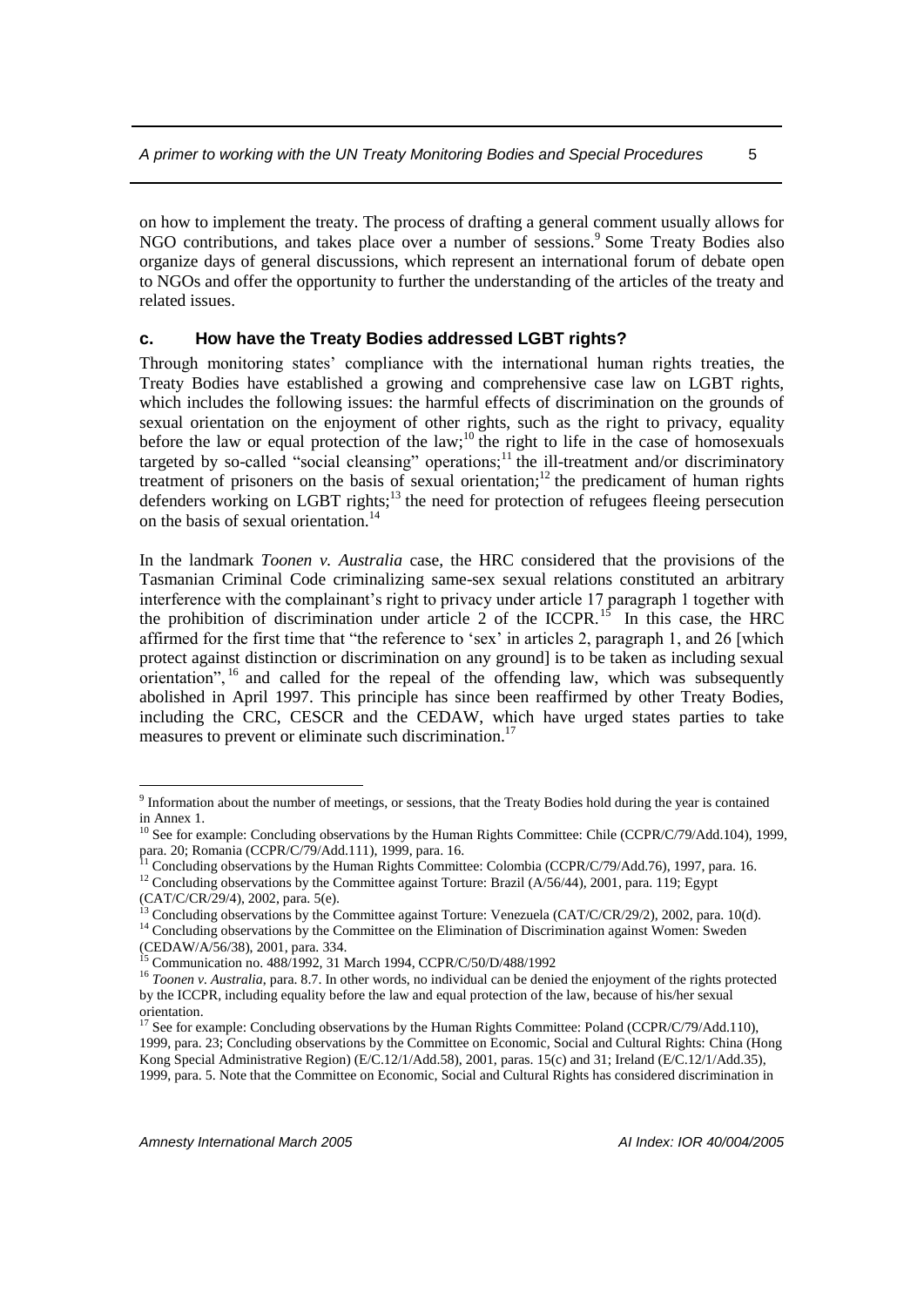Through the development of their jurisprudence, the Treaty Bodies have demonstrated the linkages between discrimination on the grounds of sexual orientation and other violations of human rights. <sup>18</sup> The HRC consideration of the case of *Young v. Australia* expanded the principle of non-discrimination and equal protection to the area of partnership rights and found that the denial of pension benefits to the same-sex partner of a deceased war veteran constituted a violation of article 26 of the ICCPR, in the absence of the state being able to provide justification for distinctions on the basis of sex or sexual orientation.<sup>19</sup>

All cases and documents referred to above are available from the OHCHR.

#### <span id="page-7-0"></span>**d. The role of NGOs in the consideration of states parties' reports**

Although no formal standing has been assigned to NGOs in the state reporting process by the human rights treaties, in practice, NGOs carry out a crucial role as they provide independent information to enable Treaty Bodies to conduct a critical scrutiny of a state report. Treaty Bodies themselves have recognized the importance of NGO participation and have expressly encouraged NGOs to provide information on the human rights situation in the states whose reports are under review. The following points identify the steps in the process.

#### **(i) Ratification of the treaty**

Firstly, NGOs should check which treaties the state has ratified, as well as any reservations or declarations entered at the time of ratification which might limit the scope of the treaty.

#### **(ii) Treaty Body schedule**

The preparation of written submissions must start well in advance of the beginning of a Treaty Body's session. NGOs can find out which states are scheduled for consideration by a Treaty Body by checking the relevant Treaty Body webpage of the OHCHR or the Division for the Advancement of Women in the case of the CEDAW, or by contacting the relevant Treaty Body secretary directly. They will be able to provide information about pre-sessional or post-sessional working groups convened by the Treaty Bodies to prepare "lists of issues" for the states which are scheduled to be examined, i.e. specific issues and concerns the Treaty Body should discuss with the state representatives. Ideally, NGOs should aim to transmit relevant country information sufficiently in advance of the working group meeting in order to inform the dialogue between Treaty Body and state from the outset.

NGOs can also seek advice about states parties' reports scheduled for consideration from one of the organizations responsible for coordinating NGO briefings for the CRC, CEDAW and

(CRC/C/15/Add.188), para. 43, and General Comment 15, para.13 of the Committee on Economic, Social and Cultural Rights on the right to water, E/C.12/2002/11, 20 January 2003.

<sup>19</sup> Communication no 941/2000, 6 August 2003, CCPR/C/78/D/941/2000

*Amnesty International March 2005 AI Index: IOR 40/004/2005*

<u>.</u>

access to health care on the grounds of sexual orientation as an issue of status. See General Comment 14, para.18 on the right to the highest attainable standard of health. See E/C.12/2000/4, 11 August 2000.

<sup>&</sup>lt;sup>18</sup> See for example: Concluding observations by the Committee on Economic, Social and Cultural Rights: Trinidad and Tobago (E/C.12/1/Add.80), 2002, paras. 14 and 47; Committee on the Rights of the Child: UK,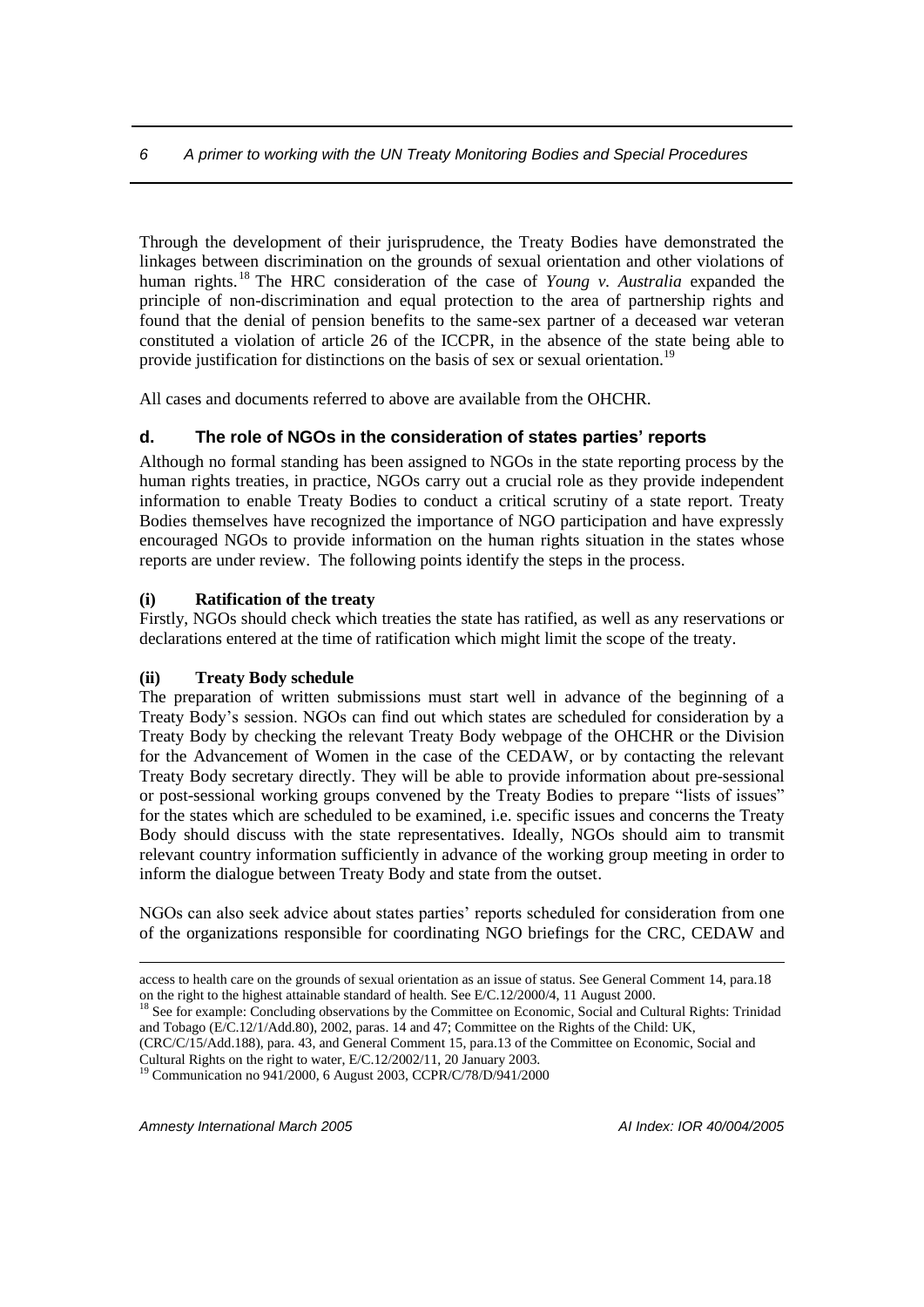CERD (although NGOs are not compelled to use these channels). Contact information is provided below.

#### **(iii) Written submissions**

When preparing a submission for the Treaty Bodies, NGOs are advised to review the text of the relevant treaty in order to determine which articles correspond to the issues they wish to raise. Briefings should follow the structure of the corresponding treaty and be organized article by article to facilitate their review by the experts of the Treaty Body. It is important to give context to the briefing so that the Treaty Body's experts are able to understand the broader human rights situation. NGOs should also review the state's own report in order to check the claims being made by the government. If this is not the first occasion that the Treaty Body has considered a report by the government, reference should also be made to the previous concluding observations in order to assess which recommendations are outstanding.

Further explanation of the scope of the articles of the treaty and obligations of a state party may be contained in the Treaty Body's general comments, views on individual cases, concluding observations, as well as the reporting guidelines for states.

Submissions should be prepared in at least one of the working languages of the UN (English, French, Spanish, Russian, Chinese and Arabic). As NGO submissions are not circulated as a formal UN document, there is no official translation for them so it is worth checking which languages the Treaty Body concerned works in and considering making the submission available in all relevant languages. The submission should be sent to the Treaty Body secretary at least six weeks before the session takes place, both in hard copy and electronically. Annex 1 provides information about the number of experts of each Treaty Body.

The written briefing can also be circulated widely before the session takes place to encourage some interest in the proceedings at the national level. This will be useful for post-sessional activities, including follow-up. As the Treaty Bodies routinely share copies of NGO information with the state party, the briefing could also be provided to the government.

#### **(iv) Attendance**

 $\overline{a}$ 

NGOs planning to attend the consideration of the state party report may be able to make an oral presentation to the Treaty Body to provide complementary or updated information to the written briefing. Though NGOs are not allowed to intervene in the public discussions between the state representative and the Treaty Body, they have various opportunities to establish a direct contact with Treaty Body experts, including in formal meetings between the Treaty Body and NGOs, or in informal encounters outside the sessions.<sup>20</sup>

 $20$  In this regard, it is worth noting that the Treaty Bodies usually select from among their members a "rapporteur" or members of a working group to lead discussions on a state party report.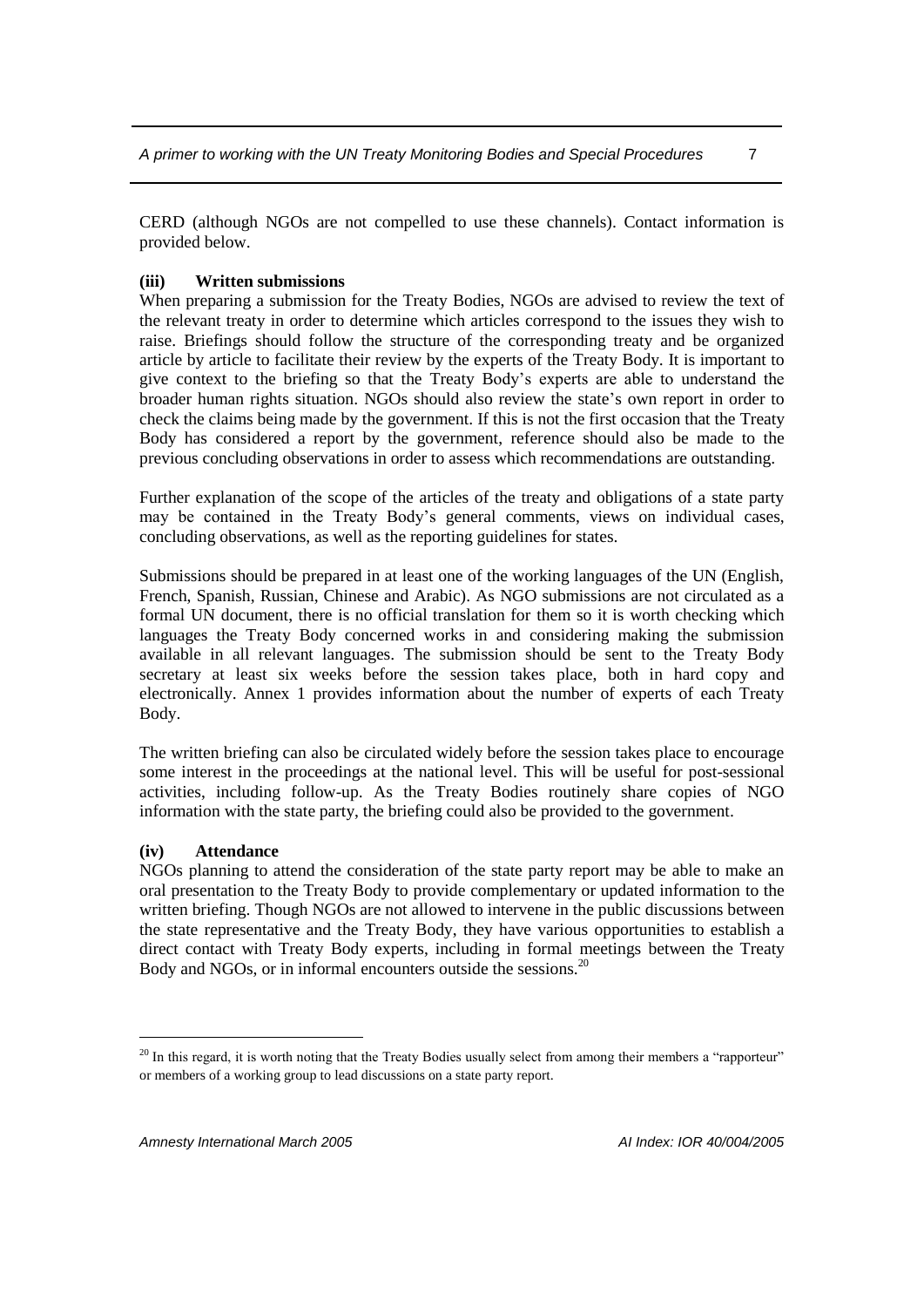Accreditation for NGO attendance at the public sessions of a Treaty Body needs to be organized with the relevant Treaty Body secretary in advance of the session.

#### **(v) Follow-up to the consideration of a state party report**

The review of a state party report culminates in the formulation of concluding observations, the final outcome of the reporting process. As the benchmark for measuring present compliance and future progress, concluding observations are critical for the state party, for civil society, as well as for different UN actors seeking to integrate them into country-based initiatives. As the Treaty Bodies have no enforcement mechanism, NGOs and others can play an important role in holding governments to account for their implementation of both the treaties and the concluding observations of Treaty Bodies.

The Treaty Bodies are developing mechanisms for scrutinizing the steps taken by states to implement their recommendations. For example, some Treaty Bodies set a deadline for the state to report back to them on the implementation of priority recommendations. Often the process by which a state prepares its report to a Treaty Body does not give rise to much interest at the national level, and many NGOs are not aware of the Treaty Bodies' work. Those which do follow Treaty Body developments can play a role in disseminating the concluding observations as widely as possible, including to parliamentarians and national human rights institutions. In particular, NGOs can alert their media contacts to the conclusions of Treaty Body meetings and encourage them to highlight the consideration of the state party report and the concluding observations in order to inform legislators, politicians and the judiciary, as well as the general public.

It might be desirable to form NGO coalitions around Treaty Body work, including for the purpose of following-up on concluding observations. This can be an effective way to pool resources, skills and expertise, and apply maximum pressure on the government.

#### <span id="page-9-0"></span>**e. Individual communications**

Under certain conditions, four of the seven Treaty Bodies – the HRC, the CAT, the CERD and the CEDAW – are empowered to receive, at any time, a written "communication" ("complaint" or "petition") from an individual, and in some instances groups of individuals, claiming that his/her rights under the corresponding treaty have been violated by a state party.<sup>21</sup> There are some common features to the process by which the Treaty Bodies review an individual communication, including registration of the communication and the two stages of admissibility and merits, upon which the communication is considered.

#### **(i) Who can submit a communication?**

NGOs may not present a communication on their own initiative, but they may be entitled to represent a victim who is unable to make the claim, if the NGO has been authorized to act on behalf of the victim or his/her family. NGOs can also do much to raise awareness about the individual communications mechanisms, encourage victims of human rights violations who

<sup>&</sup>lt;sup>21</sup> This is the case for complaints to the CERD and the CEDAW.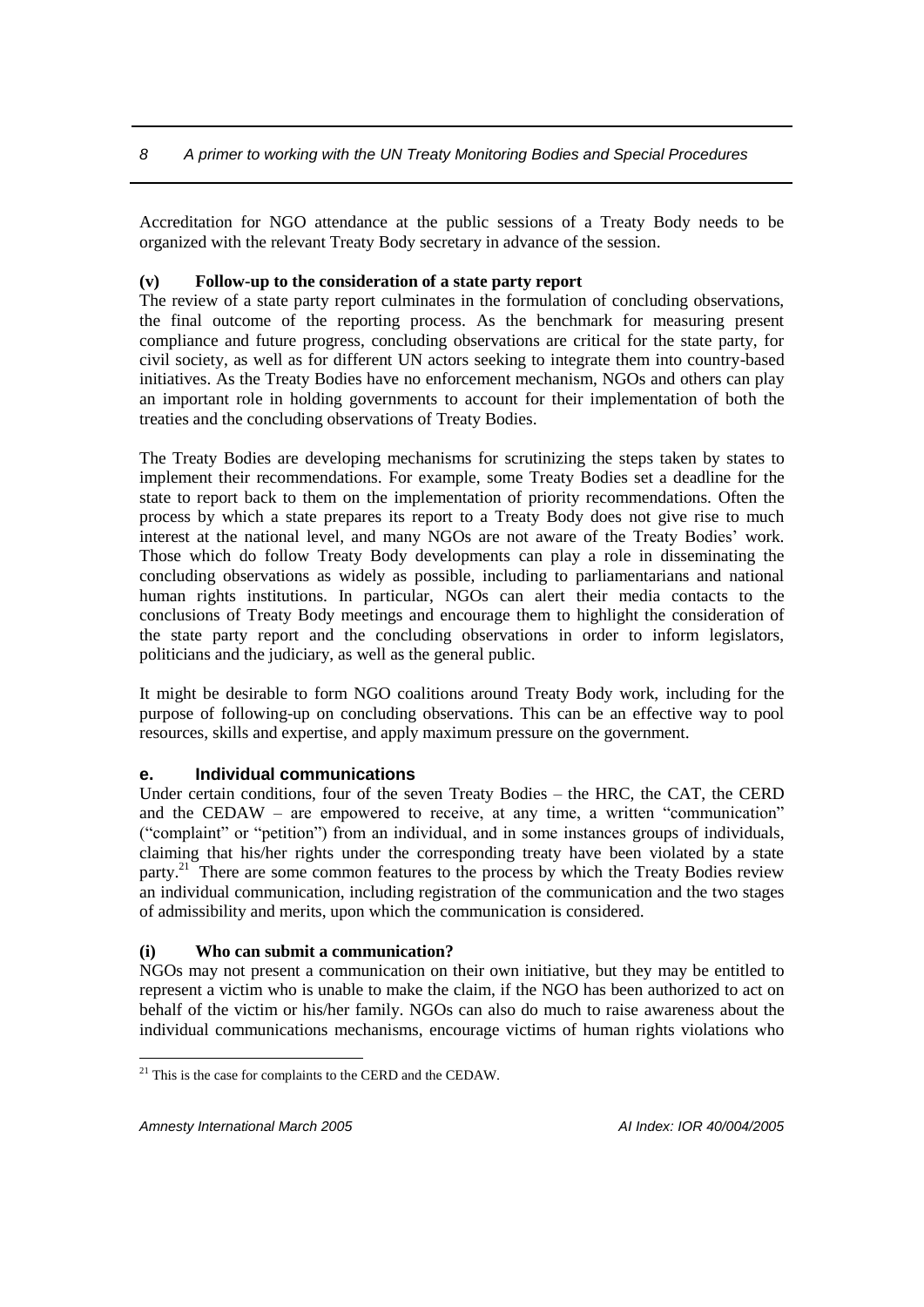may be potential complainants to use them, and actively assist a victim or his/her family to file a communication with the appropriate Treaty Body.

#### **(ii) Submission of the individual communication**

The communication should be transmitted to the "petitions team" of the Treaty Bodies' Secretariat. The communication should be signed by the victim or his/her representative and sent to the petitions team by mail. Communications can also be sent by fax or email, particularly for urgent matters, but a signed original copy must also be sent in order for the complaint to be officially registered. Ideally, the communication should be submitted in English, French or Spanish in order to be processed without delay.

The communication should specify the Treaty Body to which it relates, indicate all the key elements of the case, including a detailed factual statement on the alleged violation. In all but one case, there is no time limit within which a communication should be submitted, but it is best to do so as soon as domestic remedies are exhausted. However, the CERD specifies that communications should be submitted within six months after the exhaustion of domestic remedies. Individual communications can be sent at any time but it should be noted that it can take as long as two years for a Treaty Body to consider a case from start to finish. The consideration is confidential until the Treaty Body has reached its views.

#### **(iii) Process for consideration of an individual communication**

Once received and registered by the secretariat of the Treaty Body, the communication is sent to the state party concerned for its response (usually requested within six months), which is shared with the author of the communication. The complainant has the possibility to present further information in reaction to the observations made by the state. In light of all this information, the Treaty Body examines the complaint on its admissibility and its merits, before taking its decision on whether the state party has violated its treaty obligations.<sup>22</sup> At any stage prior to its decision, the Treaty Body may request the state to take interim measures to safeguard the alleged victim from irreparable harm, such as torture or execution.

#### **(iv) Admissibility of the communication**

The individual communication must apply to the state concerned: the state must be a party to the ICCPR, the CAT, the CERD or the CEDAW (as relevant) and have accepted the individual communications procedure by ratifying the optional protocol or making a declaration recognizing such a competence to the Treaty Body. <sup>23</sup> In addition, the communication:

- must not be anonymous;
- should be made by an individual who is personally affected by the violation and was under the jurisdiction of the state party at the time of the alleged violation;
- must be submitted directly by the victim or by a duly authorized representative;

 $^{22}$  A case deemed inadmissible may be reconsidered in light of changed circumstances.

<sup>&</sup>lt;sup>23</sup> Check also that the state party has not made a procedural reservation limiting the use of the individual complaints mechanism.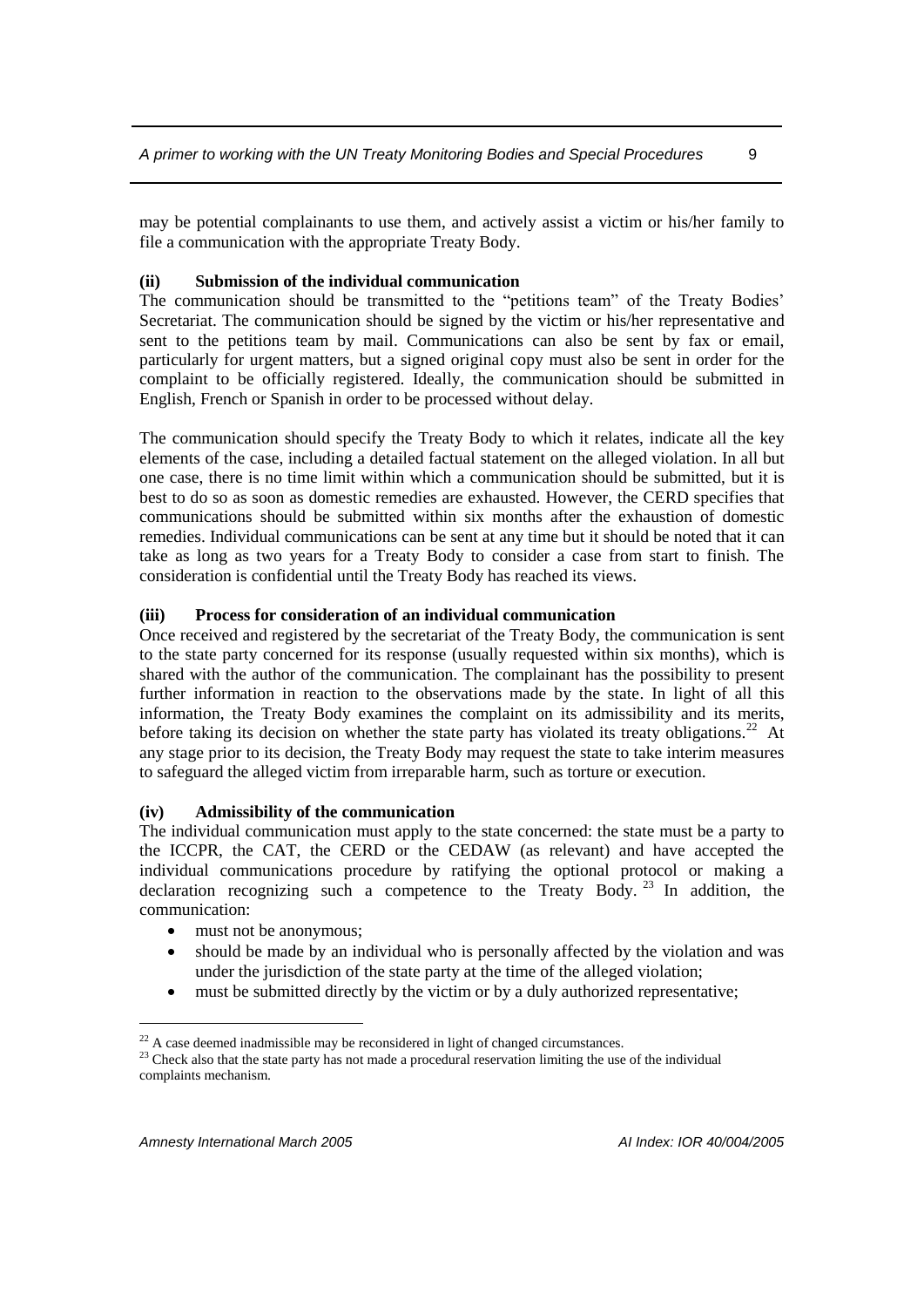- should only be submitted after all available domestic remedies must have been exhausted, unless they are ineffective, unavailable or unduly prolonged;
- should not be under examination or have been examined in the case of the CAT or the CEDAW – by another procedure of international investigation or settlement at the time the complaint is lodged.

The author of the communication does not have to prove the facts beyond all reasonable doubt, but must make a sufficient case and submit evidence to ensure that the communication is admissible and can progress to the next stage.

#### **(v) Merits of the communication**

The Treaty Body will review the communication to ascertain whether a violation of the treaty has in fact occurred, bearing in mind reservations which might have been entered by the state party. The violation must have occurred after the ratification of the treaty by the state – though a complaint may be examined if the effects of the violation are still persistent. It can be useful to review the concluding observations, views and general comments of the Treaty Body on the state or the issue concerned in order to find elements likely to strengthen the complaint (e.g. previous positions of the Treaty body on a similar violation). In addition, the communication should be substantiated by all possible evidence (e.g. copies of arrest warrants, court judgments, medical reports).

#### **(vi) Follow-up to an individual communication**

When they find a violation of the treaty, some Treaty Bodies – the HRC and the CAT – include in their views a request that the state party provide information on the measures it has taken to give effect to their decision. The HRC has established a follow-up mechanism through the appointment of one of their members as Special Rapporteur on follow-up, who is responsible for monitoring the responses of states parties to the request of information on implementation of the views the Treaty Body. He/she can organize meetings with representatives of states which fail to implement the decisions of the Treaty Bodies, and on occasion can even visit the state concerned. The CAT has recently created a similar follow-up mechanism, and it is anticipated that the CEDAW may also replicate this model. NGOs can contribute to the follow-up process by providing relevant and updated information to the Special Rapporteur on follow-up.

### <span id="page-11-0"></span>**f. Inquiry procedures**

The [CAT](http://www.ohchr.org/english/bodies/cat/index.htm) and the [CEDAW](http://www.un.org/womenwatch/daw/cedaw/) may initiate inquiries if they receive "reliable information" containing well-founded indications of systematic violations of their treaties in a state party. An inquiry may begin when there is significant and well-documented evidence to show patterns of violations. NGOs wishing to submit information under an inquiry procedure are advised to contact the relevant Treaty Body secretary for guidance on how to prepare and transmit their submission. As the inquiry process is confidential, NGOs which have submitted information may not know that their information has been taken up until it is recorded in the Treaty Bodies' annual report.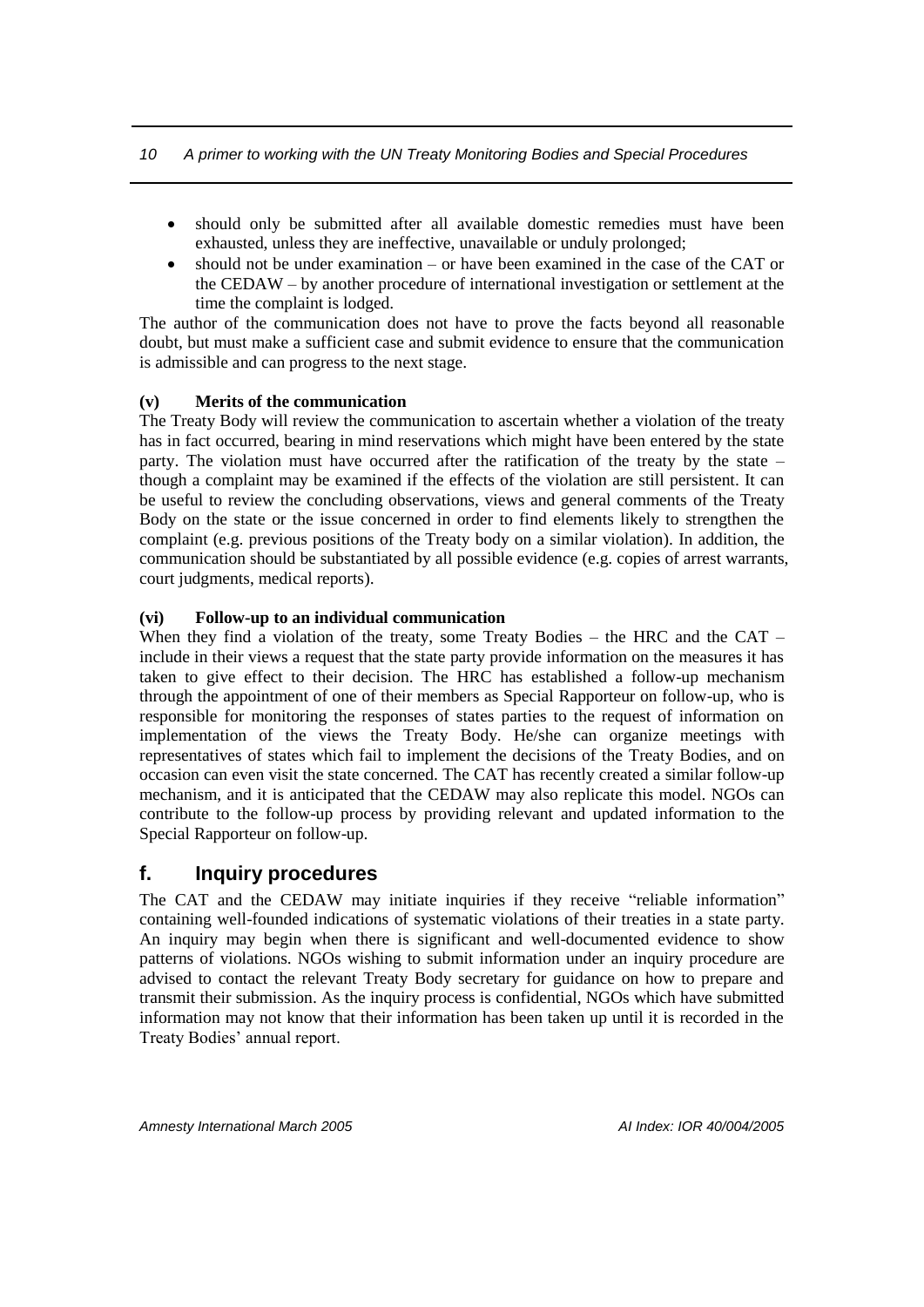#### **(i) Who can submit information to the inquiry procedures?**

NGOs have been the sole providers of the information which has stimulated the few inquiries which have been undertaken by the CAT, and of the first inquiry recently completed by the CEDAW. This does not preclude individuals from submitting such information.

#### **(ii) Differences between an inquiry and an individual communication procedure**

Unlike the individual communications procedure, inquiries concern patterns of violations, and can be sought on behalf of others without their authorization. Submissions to the inquiry procedures can be made anonymously, although this may cause difficulties when the Treaty Body seeks to verify the reliability of the information. There is no provision for interim measures under the inquiry procedure. Neither is there a requirement that domestic remedies be exhausted before it can proceed.

#### **(iii) Opt-outs of the inquiry procedures**

Before preparing a submission to an inquiry procedure, NGOs should first check that the state concerned has ratified the CAT or the CEDAW, and that it has not opted-out of the inquiry mechanisms. With the CAT, a state can do so by declaring under article 28 that it does not recognize the competence of the Treaty Body to undertake inquiries. The inquiry procedure of the CEDAW is established through its Optional Protocol and so a state must have ratified the Optional Protocol without opting out of the inquiry mechanism, as permitted by article 10.

#### **(iv) Preliminary stage of consideration**

There are two parts of the process by which the CAT or the CEDAW determine whether an inquiry procedure should be initiated. The first part is the "preliminary consideration of information", whereby the Treaty Body receives information which is deemed to be "reliable" and which meets the standard of containing "well-founded indications that torture is being systematically practised in the territory of the state" in the case of the CAT, or indicating "grave or systematic violations of rights" in the case of the CEDAW. The Treaty Body may make inquiries itself to determine whether the information is reliable and accurate if the submission does not meet the standard of "reliable information".

#### **(v) Secondary stage of consideration**

The next stage in the process for information which meets the requirements of the preliminary stage is that the Treaty Body invites the state party to co-operate in the examination of the information, and to submit observations thereon. The Treaty Body may also seek and receive information from other sources, including NGOs and individuals. After completion of this stage, the Treaty Body may decide to establish an inquiry.

#### **(vi) Undertaking the investigation**

The Treaty Bodies designate some of their members to conduct the inquiry which includes seeking a mission to the state to conduct an on-site investigation. The Treaty Bodies may use that opportunity to conduct interviews with individuals, inspect particular sites, and consult with NGOs and government officials.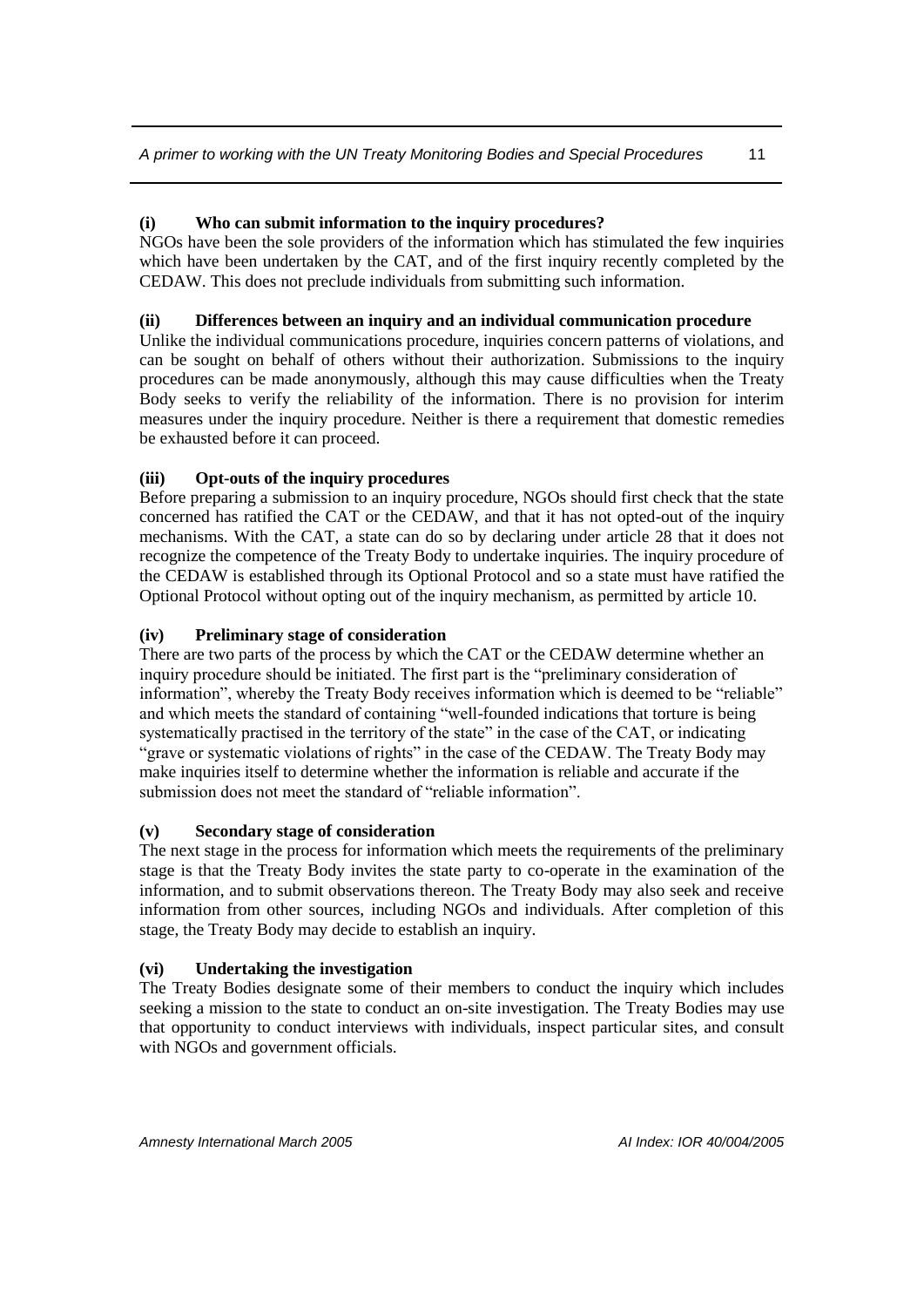Once the inquiry has finished, the experts submit their findings to the whole Treaty Body, which considers them and transmits them to the state party. Under the Optional Protocol to the CEDAW, the state party must submit its observations in response to those findings within six months.

Before publishing a summary account of the results of its inquiry in its annual report to the General Assembly, the CAT must first consult with the state party concerned. In contrast, the CEDAW may publish a summary of its findings and recommendations without first consulting with the state party. Unlike the CAT, the CEDAW must also indicate inquiries which are on-going in its annual report.

#### **(vii) Follow-up to inquiry procedures**

The CEDAW is expressly charged with following-up on inquiries by requiring information from the state party on measures taken in response to its investigations. As it has only just completed its first inquiry, it remains to be seen how this Treaty Body will develop its followup mechanism. The lack of such a formal procedure with regard to the CAT does not preclude NGOs providing information on implementation of Article 20 recommendations at the time when the state's next periodic report is scheduled for consideration by the Treaty Body.

#### <span id="page-13-0"></span>**g. Where to find further information about the Treaty Bodies**

A useful source of information is the website of the OHCHR: <http://www.ohchr.org/english/bodies/index.htm> for general information on the Treaty Bodies, including a history of recent reporting by states and links to the individual webpages of each Treaty Body.

These webpages provide specific information on the treaty (text, status of ratifications, declarations and reservations), the Treaty Body (list of its members, working methods, calendar of sessions) and its work (guidelines on reporting for states, general comments and recommendations, press releases).

Information regarding individual communications (guidelines on human rights complaints, model questionnaires for communications and contact information) can be found on the OHCHR website at the following address[: http://www.ohchr.org/english/bodies/question.htm](http://www.ohchr.org/english/bodies/question.htm)

Information relevant to the CEDAW is available from: <http://www.un.org/womenwatch/daw>

The UN Treaty Body database is an extensive compilation of all the official documents issued or received by treaty bodies (state reports, concluding observations, general comments, decisions in individual communications (referred to as jurisprudence), reports of inquiry procedures:<http://www.unhchr.ch/tbs/doc.nsf>

The Treaty Bodies' reports to the General Assembly summarize the activities of the Treaty Bodies and include all the concluding observations, views and general comments issued during the year, as well as their prospective schedule. The reports can be found on the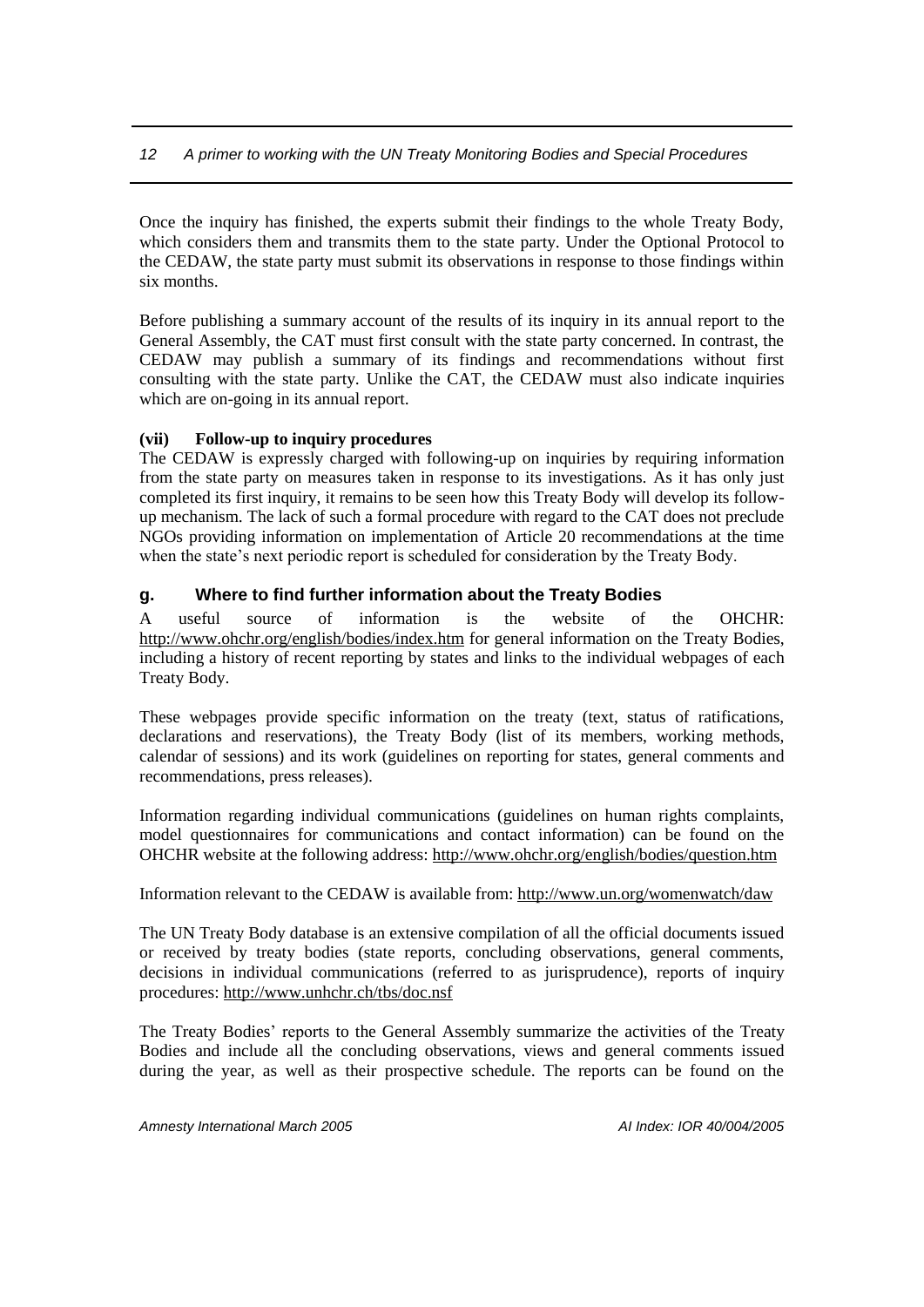OHCHR website and on the main UN website at the time of the regular session of the General Assembly: http:/[/www.un.org](http://www.un.org/)

Amnesty International maintains its own webpage on the Treaty Bodies, which includes information about status of ratification and schedules for the forthcoming consideration of states parties' reports:<http://www.amnesty.org/treatybodies>

Human Rights Watch has developed an electronic resource library for jurisprudence relevant to sexual orientation and gender identity, including regional bodies and national courts. See <http://www.hrw.org/lgbt/jurisprudence.htm>

The following publications provide further advice on how to work around the Treaty Bodies in general and/or LGBT rights and the Treaty Bodies specifically:

*Human Rights and the UN: Practice before the Treaty Bodies,* by Michael O'Flaherty, The Hague: M. Nijhoff Law Specials,  $(2002, 2<sup>nd</sup> ed)$ , ISBN 90 411 1788 1

*The Torture Reporting Handbook,* by Camille Giffard, published by the Human Rights Centre at Essex University, (2000), ISBN 1 874635 28 5, available from the University of Essex, Wivenhoe Park, Colchester, CO4 3SQ, Tel: 00 44 1206 872558, Fax: 00 44 1206 873428, Email: [hrc@essex.ac.uk,](mailto:hrc@essex.ac.uk) Website: [http://wwww2.essex.ac.uk/human\\_rights\\_centre](http://wwww2.essex.ac.uk/human_rights_centre)

*Making the Mountain Move: an activist's guide to how international human rights mechanisms can work for you*! (2000), and *Fact Sheet on submitting individual complaints to the United Nations Human Rights Treaty Bodies*, both published by and available from the International Gay and Lesbian Human Rights Commission, (IGLHRC), 350 Fifth Avenue, 34th floor, New York, NY 10018, Tel: 00 1 212 216 1814, Fax: 00 1 212 216 1876, E-mail: [iglhrc@iglhrc.org,](mailto:iglhrc@iglhrc.org) Website: [http://www.iglhrc.org](http://www.iglhrc.org/)

*The Application of Human Rights to Reproductive and Sexual Health: a compilation of the work of international human rights treaty bodies*, (2<sup>nd</sup> ed) published by and available from Action Canada for Population Development/Action Canada pour la population et le développement, 260 Dalhousie Street, Suite 300, Ottawa, Ontario, Canada, K1N 7E4, Tel: 00 1 613 562 0880, Fax: 00 1 613 562 9502, E-mail: [info@acpd.ca,](mailto:info@acpd.ca) Website[: http://www.acpd.ca](http://www.acpd.ca/)

*Bringing Rights to Bear: an analysis of the work of the UN treaty monitoring bodies on reproductive and sexual rights*, published by the Center for Reproductive Law and Policy and the University of Toronto International Programme on Reproductive and Sexual Health Law, (2002) available from The Center for Reproductive Rights, 120 Wall St., New York, NY 10005, Tel: 00 1 917 637 3600, Fax: 00 1 917 637 3666, E-mail: [info@reprorights.org](mailto:info@reprorights.org) Website[: http://www.reproductiverights.org](http://www.reproductiverights.org/)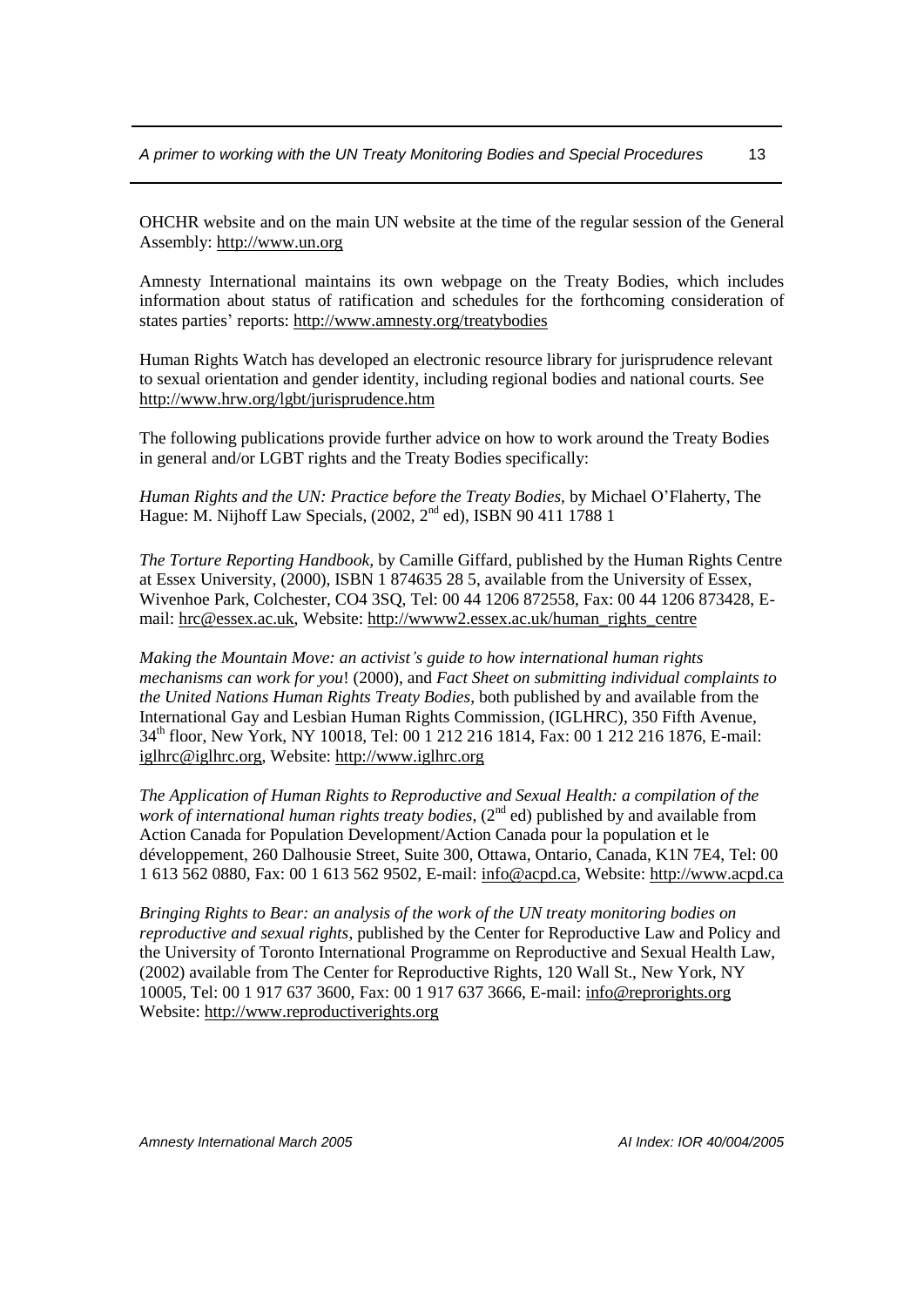*Bracketing Sexuality: Human Rights and Sexual Orientation – A Decade of Development and Denial at the UN*, by Ignacio Saiz, published in Health and Human Rights, Vol. 7 No. 2, by Francois-Xavier Bagnoud Center for Health and Human Rights (2004)

#### <span id="page-15-0"></span>**h. Contact information**

**Office of the High Commissioner for Human Rights**, United Nations Office at Geneva, 1211 Geneva 10, Switzerland, Fax: 00 41 22 917 9022, no e-mail Website[: http://www.unhchr.ch](http://www.unhchr.ch/)

Correspondence relevant to **individual communications** can be sent to the Petitions Team at the above OHCHR postal address or via e-mail: [tb-petitions@ohchr.org](mailto:tb-petitions@ohchr.org)

**Division for the Advancement of Women**, Department of Economic and Social Affairs, United Nations Secretariat, 2 United Nations Plaza, DC-2/12th Floor, New York, NY 10017, USA, Tel: 00 1 212 963 3162, Fax: 00 1 212 963 3463, E-mail: [daw@un.org](mailto:daw@un.org) Website[: http://www.un.org/womenwatch/daw](http://www.un.org/womenwatch/daw)

As noted under Section (d)(ii), there are a number of organizations which provide support and advice to NGOs who wish to submit information to three of the Treaty Bodies. These are:

**NGO Group for the Convention on the Rights of the Child**, c/o Defence for Children International, 1 rue de Varembé, P.O. Box 88, CH-1211 Geneva 20, Switzerland Phone: 00 41 22 740 47 30, Fax: 00 41 22 740 1145, E-mail: [ngo-crc@tiscalinet.ch](mailto:ngo-crc@tiscalinet.ch) Website[: www.crin.org/NGOGroupforCRC](http://www.crin.org/NGOGroupforCRC)

**International Women's Rights Action Watch** (IWRAW, which coordinates NGO briefings on behalf of the CEDAW), Hubert Humphrey Institute of Public Affairs, University of Minnesota, 301-19th Avenue South, Minneapolis, MN 55455, USA Phone: 00 1 612 625 5557, Fax: 00 1 612 624 0068, E-mail: [iwraw@hhh.umn.edu](mailto:iwraw@hhh.umn.edu) Website[: http://iwraw.igc.org/](http://iwraw.igc.org/)

**Anti-Racism Information Service** (ARIS, which coordinates NGO briefings on behalf of the CERD), 14, avenue Trembley, 1209 Geneva, Switzerland Phone: 00 41 22 740 35 30, Fax: 00 41 22 740 35 65, E-mail[: centre-docs@antiracism](mailto:centre-docs@antiracism-info.org)[info.org,](mailto:centre-docs@antiracism-info.org) Website:<http://www.antiracism-info.org/Prune/pageHome.php>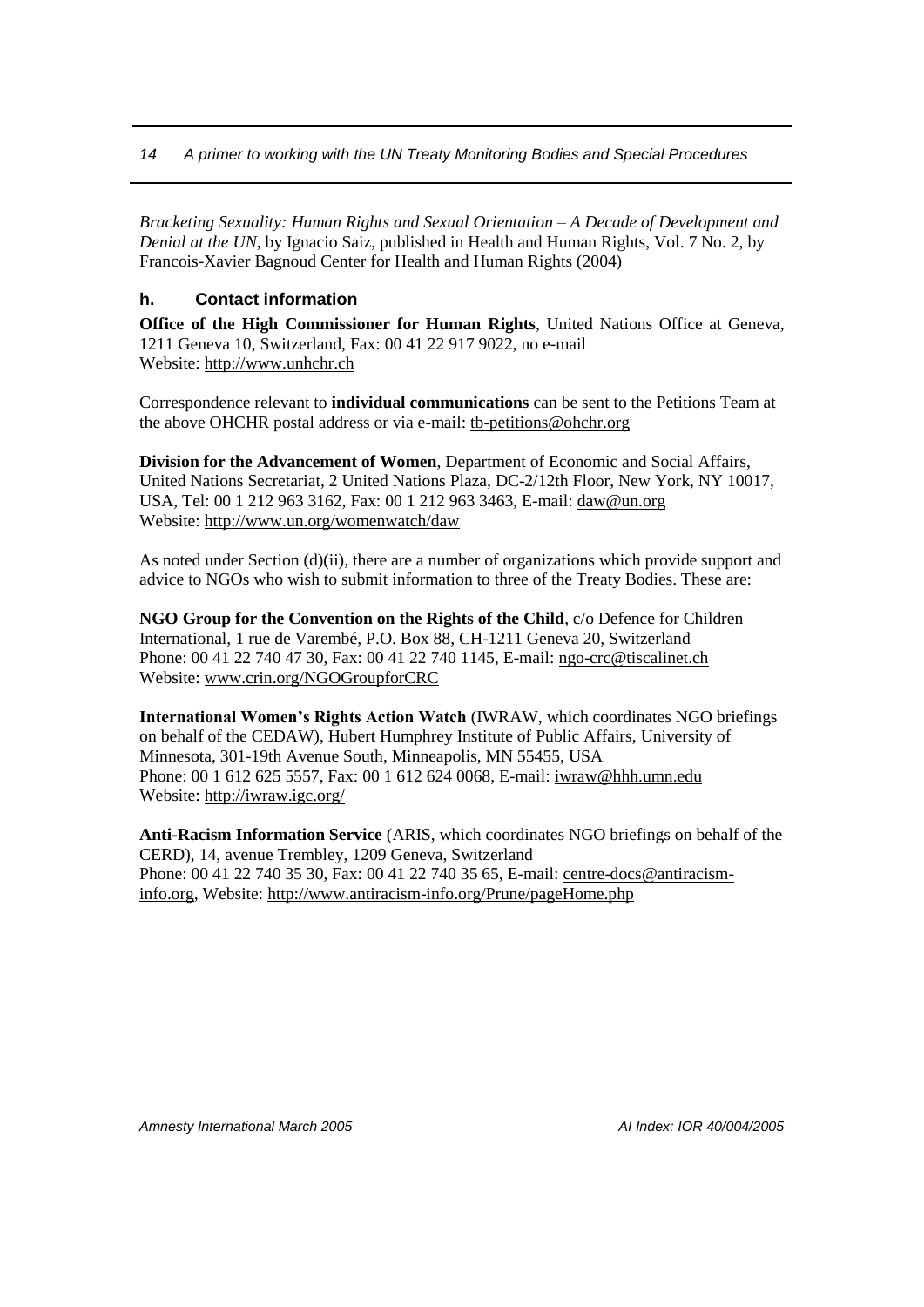# <span id="page-16-0"></span>**III. Special Procedures**

### <span id="page-16-1"></span>**a. What are the Special Procedures?**

The Special Procedures are the country and thematic experts appointed by the UN Commission on Human Rights (the Commission). They are also referred to as "mechanisms": the "thematic mechanisms" are mandated to look at specific types of violations wherever they occur in the world, while the "country mechanisms" can consider any human rights violation within a specific state or territory. Individually, they may be called "special rapporteur", "special representative of the Secretary-General", "independent expert", or be configured as a "working group".

The Special Procedures are independent and impartial individuals coming from all regions of the world with expertise in the area of human rights relevant to their mandate. The Special Procedures are usually appointed by the Chair of the Commission, following consultations with the Bureau of the Commission (comprising representatives from each of the five UN regional groups of states). Generally, the thematic mandates are renewed every three years, whereas the country mandates are usually renewed on an annual basis. They are supported by staff at the OHCHR and their activities are funded from the OHCHR's budget. As with the Treaty Body experts, they are not paid for carrying out their functions.

For the purposes of this document, the information provided below relates primarily to the thematic mandate-holders. Annex 3 contains a current list of both thematic and country Special Procedures. Practical advice, contact details and information about how and where to find out more about the Special Procedures is summarized at the end of this Section.

#### <span id="page-16-2"></span>**b. What are their functions?**

The compliance by states with international human rights instruments is the main focus of the Special Procedures' work, although increasingly some mandate-holders are addressing nonstate actors such as the international financial institutions and armed groups. However, unlike the Treaty Bodies, the Special Procedures can consider the situation of human rights in a state *regardless* of whether or not it has ratified the international treaties.

While there are some differences in their working methods, the activities of the Special Procedures generally fall under three main categories.

Firstly, the Special Procedures receive and act upon **communications** alleging human rights violations in individual cases which are submitted to them by NGOs, individuals, governments, intergovernmental organizations and other UN institutions or offices. The mandate-holder decides on whether the information is credible and within their remit before transmitting it to the government concerned, either as an urgent appeal or by letter, depending on the case. The **urgent appeals procedure** is a preventive mechanism, which is used in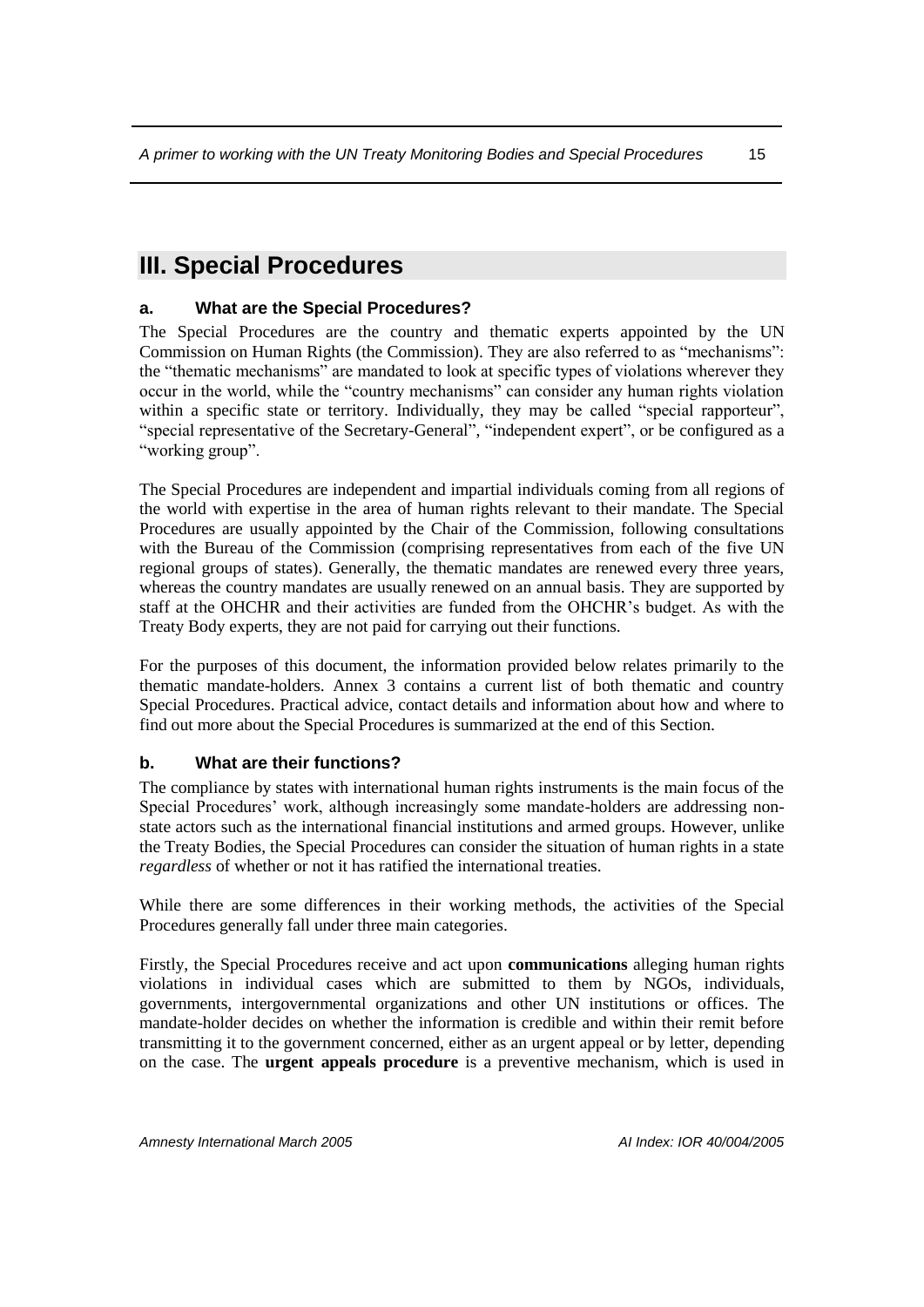response to a current situation, and proceeds on the basis that, without being accusatory, the Special Procedure can request the government to take steps to ensure that the individual(s) concerned will not suffer harm to his/her physical or mental integrity. **General letters of allegation** are sent periodically and may contain individual cases which are not urgent, as well as information demonstrating patterns or trends of violations.

Replies from governments to communications, or the lack thereof, are recorded in reports which are submitted to the Commission on an annual basis.

The second area of activity relates to **fact-finding missions.** The Special Procedures undertake one or two missions a year to study the situation in a country or territory, provided that the government concerned has extended an invitation for him or her to do so. On occasion and through a resolution, the Commission calls on particular Special Procedures to visit a country which is of concern, but in most cases, visits by the Special Procedures take place after the mandate-holder has requested an invitation. Several states have issued a "standing invitation" to all of the thematic Special Procedures, signifying their willingness to host visits whenever the mandate-holders seek them.<sup>24</sup>

Country visits provide the Special Procedures with an opportunity to make a general assessment of the human rights situation in the country, as well as an analysis of the legal, judicial, administrative and institutional situation specifically relating to their mandate. They can collect information through contacts with government representatives, NGOs, victims and their relatives, parliamentarians, members of the judiciary and national human rights institutions.

The Special Procedures have developed standard terms of reference for visits which are agreed with the government in advance of the mission taking place. They include guarantees of freedom of movement in the whole country, access to places of detention, confidential and unsupervised meetings with witnesses, and assurances that no person will suffer reprisals as a result of being in contact with the Special Procedures.

Reports of visits are presented to the Commission each year, usually as a separate appendix to the mandate-holder's main report and contain recommendations aimed at improving the situation on the ground. As part of their strategies to follow-up on country visits, several of the Special Procedures routinely seek and receive information from governments and NGOs regarding steps taken by the government to implement the recommendations. This information is also made public at the time of the Commission.

<sup>&</sup>lt;sup>24</sup> As of March 2005, these states are: Argentina, Austria, Belgium, Brazil, Bulgaria, Canada, Colombia, Costa Rica, Croatia, Cyprus, Czech Republic, Denmark, Ecuador, Estonia, Finland, France, Germany, Georgia, Greece, Guatemala, Hungary, Iceland, Ireland, Iran, Italy, Latvia, Liechtenstein, Lithuania, Luxembourg, Macedonia, Malta, Mexico, Mongolia, Netherlands, New Zealand, Norway, Paraguay, Peru, Poland, Portugal, Romania, San Marino, Sierra Leone, Slovakia, Slovenia, South Africa, Spain, Sweden, Switzerland, Turkey and United Kingdom.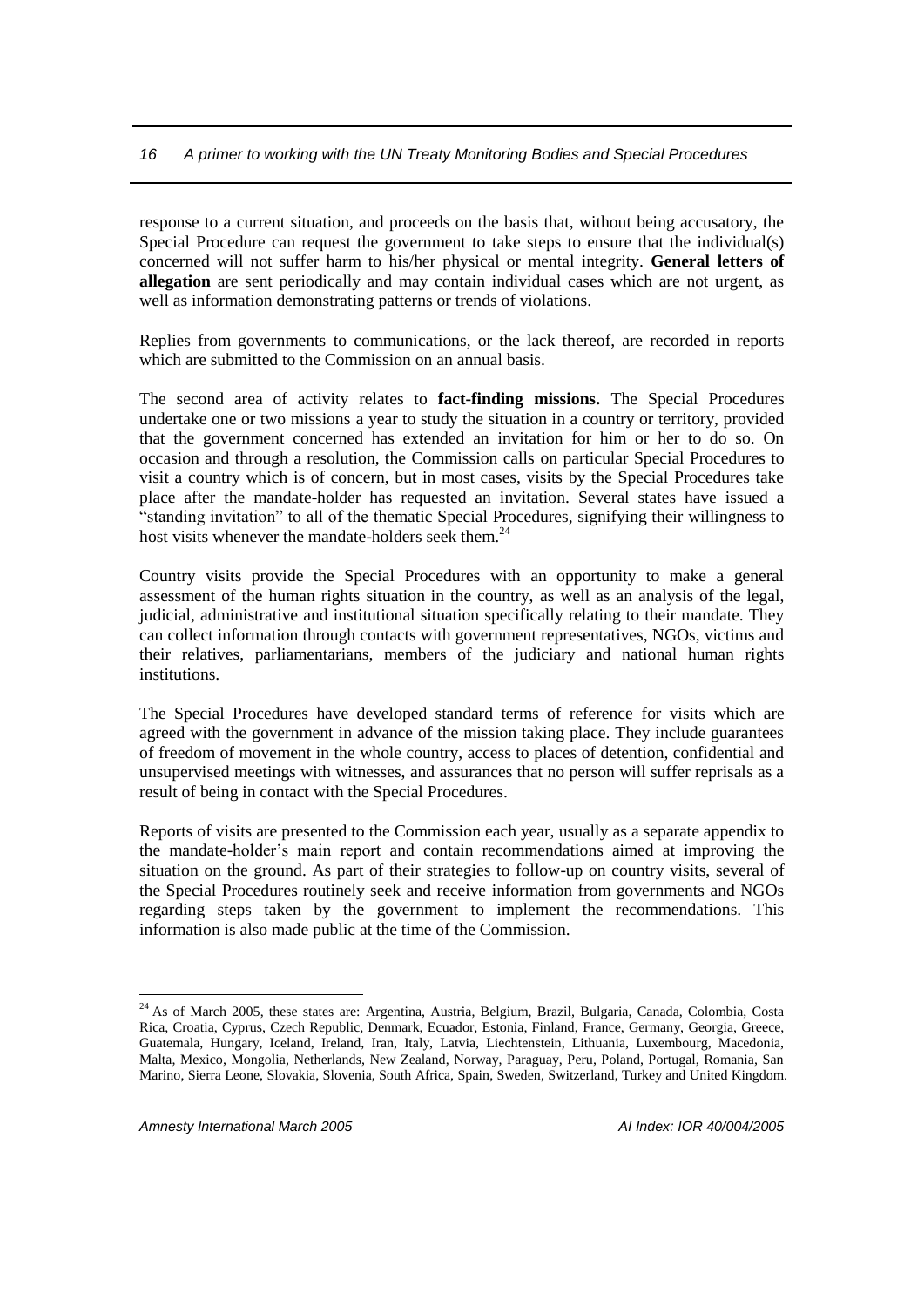The third area of activity for Special Procedures is **undertaking studies**, through which the Special Procedures may determine which violations are relevant to their mandate, assess their occurrence, the causes and consequences of the violation, and make recommendations accordingly. The impetus for the topic of studies can arise from a Commission resolution or on the initiative of the mandate-holder. It may also result from information of a general nature submitted by NGOs where that information indicates patterns or trends and emerging issues. The results of the studies are contained in reports which are presented to the Commission and to the General Assembly.

#### <span id="page-18-0"></span>**c. How have the Special Procedures addressed LGBT rights?**

Some of the Special Procedures have given consistent attention to violations perpetrated on the basis of sexual orientation and gender identity. The work of the Special Rapporteur on violence against women, its causes and consequences has been pioneering in this area. The Special Rapporteur was the first of the mandate-holders to consider sexuality in terms of human rights, such as the regulation of women's sexuality, including non-heterosexuality, through violent acts. She identified the articulation of women's sexual rights as constituting "the final frontier for the women's movement".<sup>25</sup>

The Special Rapporteur on extrajudicial, summary or arbitrary executions gave prominence to violations of the right to life of members of sexual minorities by incorporating these violations as a separate category in her public reports to the Commission and the General Assembly. This Special Rapporteur has acted on cases where the state has failed to investigate violations of the right to life and to bring perpetrators to justice, as well as in cases concerning the sentencing to death of individuals because of their sexual orientation.<sup>26</sup>

The Special Rapporteur on torture has identified torture and ill-treatment of sexual minorities as an issue of "special concern, and considered how the status of sexual minorities could affect the consequences of their ill-treatment in terms of their access to complaints procedures or medical treatment. He found that discriminatory attitudes result in sexual minorities being perceived as less credible by law enforcement agencies or not fully entitled to an equal standard of protection, including protection against violence carried out by non-state actors. The Special Rapporteur highlighted cruel, inhuman or degrading treatment in non-penal institutions, such as the involuntary confinement in state medical institutions where individuals have been subjected to forced treatment on grounds of their sexual orientation or gender identity, including electric shock therapy and other "aversion therapy".<sup>27</sup>

In 2002, the Working Group on arbitrary detention adopted an opinion in regard to the detention of 55 individuals in Egypt on the grounds of their homosexuality (the "Queen Boat

<sup>&</sup>lt;sup>25</sup> Report of the Special Rapporteur on violence against women, its causes and consequences (E/CN.4/2003/75), 31 January 2002.

<sup>&</sup>lt;sup>26</sup> See *Report of the Special Rapporteur on extrajudicial, summary or arbitrary executions (E/CN.4/2003/3), 13* January 2003.

<sup>27</sup> See *Report of the Special Rapporteur on torture and other cruel, inhuman or degrading treatment or punishment*  (A/56/156), 3 July 2001.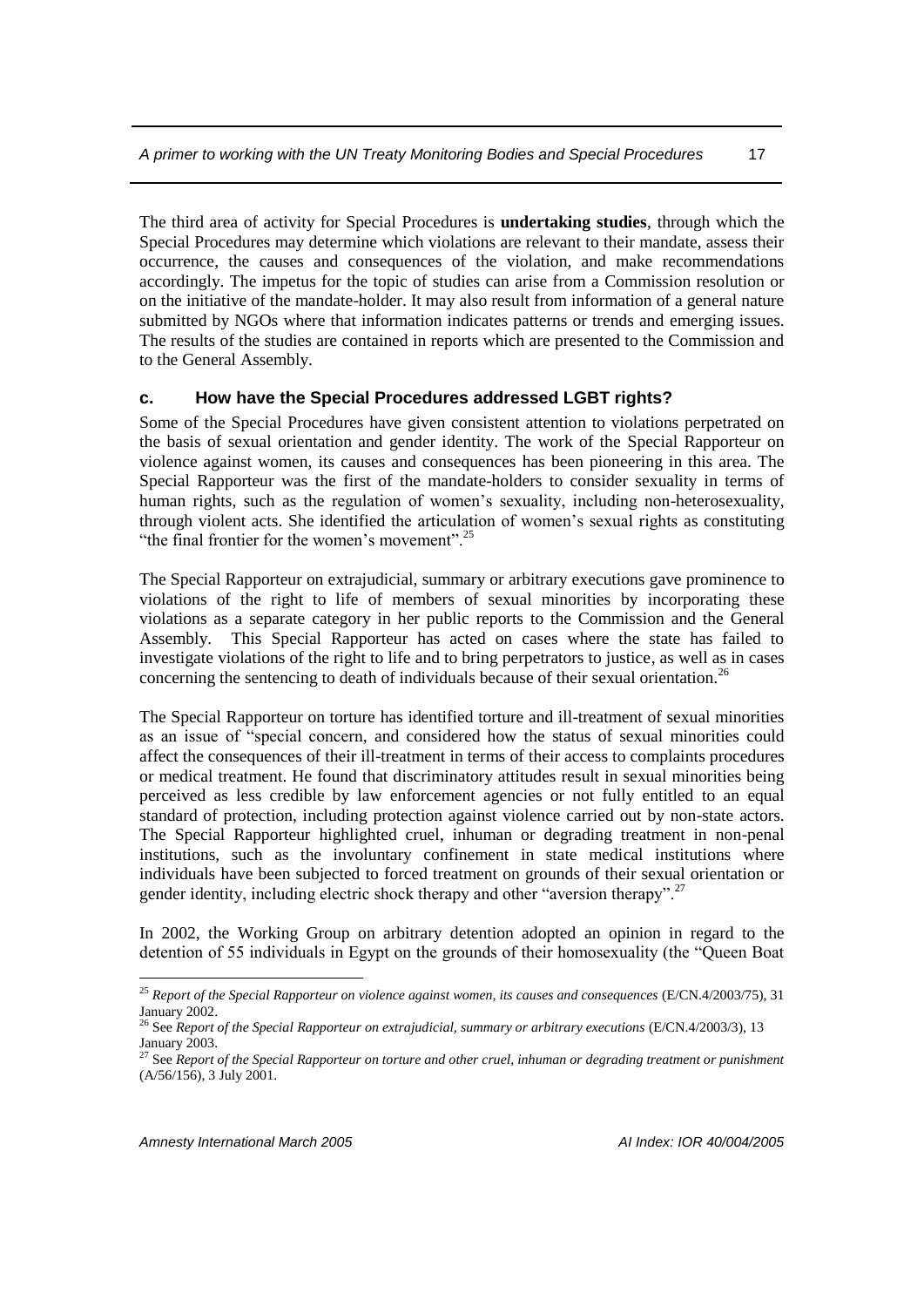case"), in which it found that the detention was in violation of articles  $2(1)$  and 26 of the ICCPR.<sup>28</sup>

More recently, and in a significant advancement, the Special Rapporteur on the right of everyone to the enjoyment of the highest attainable standard of health examined sexual and reproductive rights through the lens of the right to health. He reaffirmed the obligation of states to ensure that health information and services are made available to vulnerable groups, and stated that sexual rights include the right of all persons to express their sexual orientation without fear of orientation, denial of liberty or social interference. He recommended that increased attention be given to a proper understanding of reproductive health, reproductive rights, sexual health and sexual rights. $2^{2}$ 

Other Special Procedures which have continued to examine LGBT rights include the Special Representative of the Secretary-General on human rights defenders, who identified groups active on issues of sexuality, including sexual orientation, as being vulnerable to prejudice, marginalization and public repudiation and has taken up several cases concerning human rights defenders working with sexual minorities.<sup>30</sup>

All of the above-mentioned reports are available from the OHCHR.

#### <span id="page-19-0"></span>**d. How to submit information to the Special Procedures**

With the exception of two working groups, the Special Procedures require the following minimal information in order to consider communications:

#### **(i) Information about the author of the communication**

NGOs which have not submitted cases to the particular Special Procedure mandate-holder previously are advised to provide information about the objectives and working methods of their organization, in particular, how information is collected and verified. They should also provide contact details of the organization. Note that the source of information is not revealed to the government.

#### **(ii) Details about the alleged violation**

The communication should include the name of the victim, the date and place of the incident, the alleged perpetrator(s), and precise details about the violation (treatment involved, instruments used, parts of the body affected and injuries suffered, or if the treatment is psychological, what it consisted in, how the victim has been affected). As communications are shared with the government concerned, the name of the alleged victim will be transmitted to

<sup>28</sup> Opinion no. 7/2002, contained in *Opinions adopted by the Working Group on arbitrary detention*  (E/CN.4/2003/8/Add.1), 24 January 2003.

<sup>29</sup> *Report of the Special Rapporteur on the right of everyone to the enjoyment of the highest attainable standard of physical and mental health* (E/CN.4/2004/49), 16 February 2004.

<sup>30</sup> *Reports of the Special Representative of the Secretary-General on the situation of human rights defenders*  (E/CN.4/2001/94), 26 January 2001, and (E/CN.4/2005/101), 13 December 2004.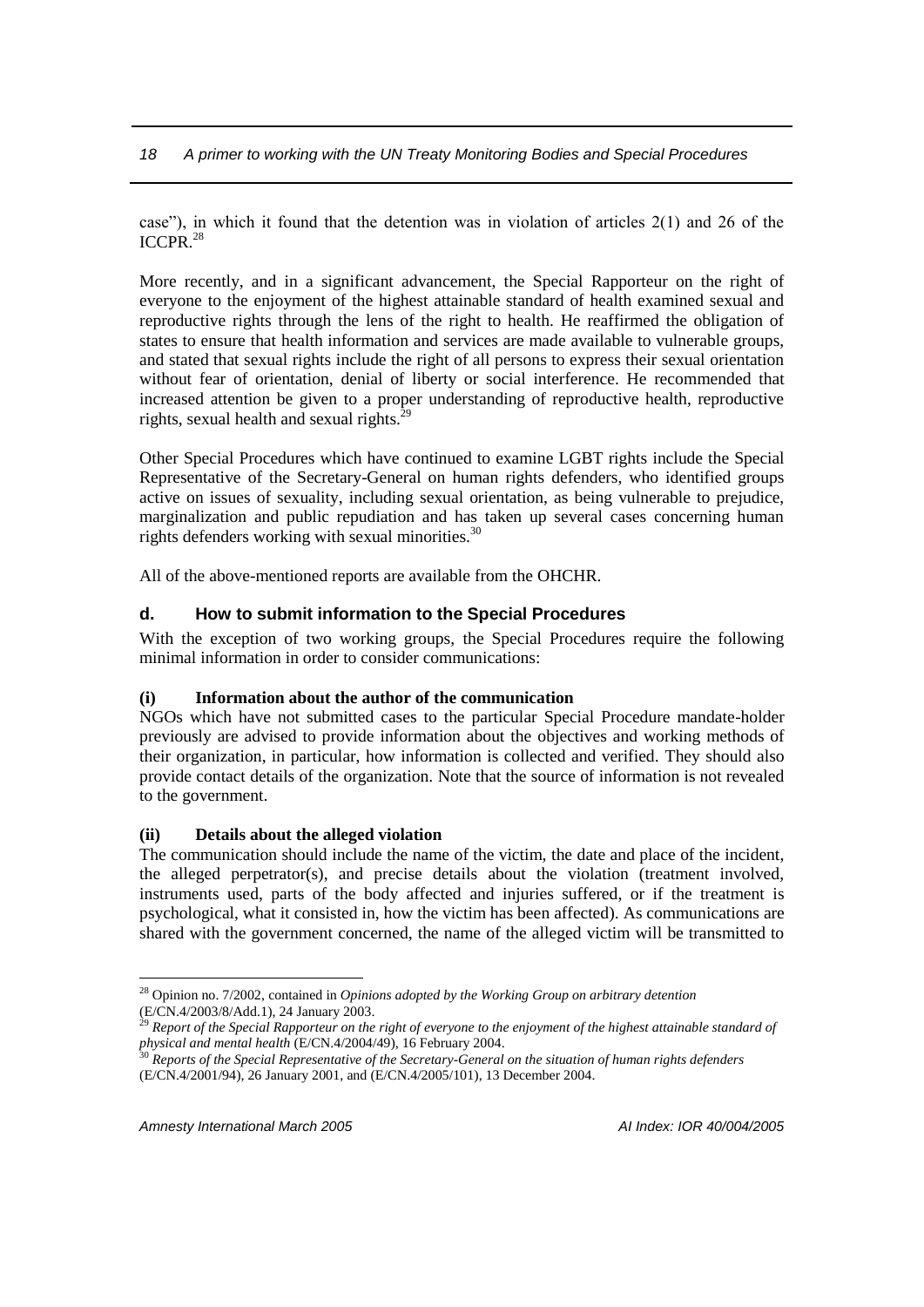the authorities. However, it is possible to request that the victim's name be omitted from the public reports of the Special Procedures.

The communication should indicate which, if any, aspects are confidential and whether a case is urgent.

#### **(iii) Communications concerning general circumstances**

NGOs need to establish a context to general information and assume that the recipient knows little about the country concerned. Information about, for example, the legal framework and political situation could be relevant to setting the context. The communication can then provide an overall picture of (an aspect of) a human rights violation, including factors which facilitate its occurrence. In presenting the findings, it is advisable to show all of the patterns identified, with an explanation of each proposition in general terms, supported with as many examples as possible.

#### **(iv) Submitting information and providing updates**

In regards to both urgent appeals and communications of general circumstances, copies of supporting documentation should be provided.

It is important that the communication is addressed to the Special Procedure considered most relevant to the alleged violation described in the submission, even if in many cases, more than one mandate-holder can and will act.

NGOs should remember to inform the Special Procedure if there is any change in the situation following the submission of a communication (for example, a person who is arbitrarily detained is subsequently released).

#### **(v) Cases concerning "disappearances"**

If the case concerns a "**disappearance**", the information must meet some basic criteria in order for the Working Group on enforced or involuntary disappearances (WGEID) to act on it. Communications must contain the following:

- Full name of the missing person and relevant identification data (for example, national identity document number or photograph);
- Date of "disappearance" day, month and year of arrest, abduction or when last seen. If the missing person was last seen in a place of detention, an approximate indication is sufficient;
- Place of arrest or abduction or where the missing person was last seen. At least an indication of the location is required;
- Parties presumed to have carried out the arrest or abduction or to hold the missing person in unacknowledged detention;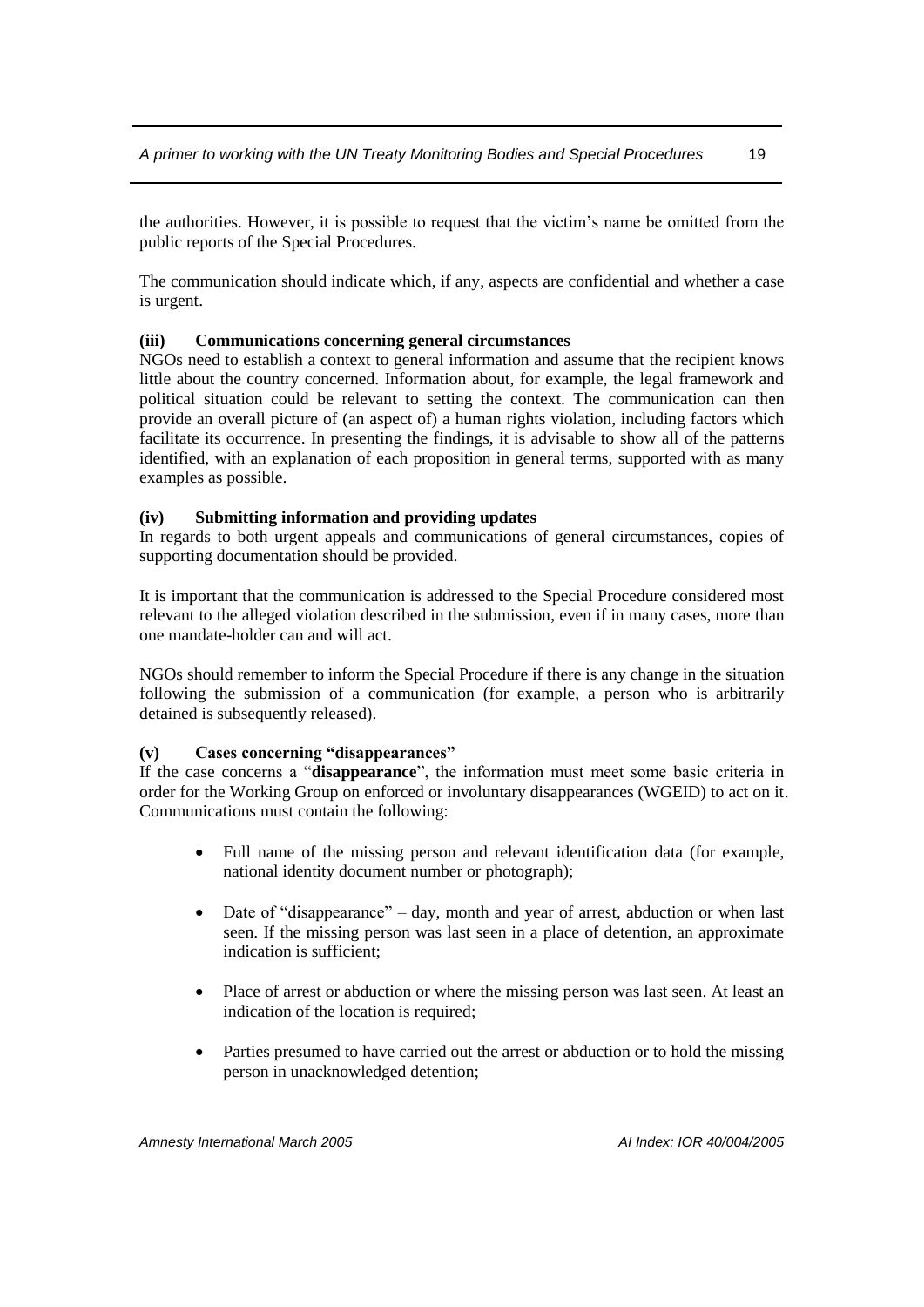- Steps taken to determine the fate or whereabouts of the missing person or at least an indication that efforts to resort to domestic remedies were frustrated or have otherwise been inconclusive (for example, inquiries have been made with the police or at the nearest hospital);
- Identity of the person or organization submitting the case.

The WGEID transmits the case to the government concerned, requesting the authorities to carry out investigations and to inform the WGEID of the results. Responses from the government containing information on the fate and whereabouts of a "disappeared" person are transmitted to the source of the communication. If the source does not respond within six months, or if it contests the government's information on grounds which are considered unreasonable by the WGEID, the case is considered clarified and is closed. If the source contests the government's information on reasonable grounds, the government is so informed and asked to comment and the case remains open. The WGEID reminds every government concerned at least once a year of the cases which have not yet been clarified. Twice a year, governments are reminded about urgent action cases transmitted during the preceding six months for which no clarification has been received.

#### **(vi) Cases concerning arbitrary detention**

Similarly, cases of **arbitrary detention** must also contain some basic information before the Working Group on arbitrary detention (WGAD) will act, as follows:

- The identity of the person arrested or detained;
- The date and place of arrest or detention;
- The forces presumed responsible for the arrest or detention;
- The reasons given by the authorities for the arrest or detention or the offences;
- The legislation relevant to the case;
- The steps taken at the national level to verify the detention, especially approaches to the administrative and legal authorities; the results or reasons why such steps were ineffective or were not taken;
- A short account of the reasons for regarding this case as one of arbitrary detention;
- Full particulars of the person(s) submitting the information.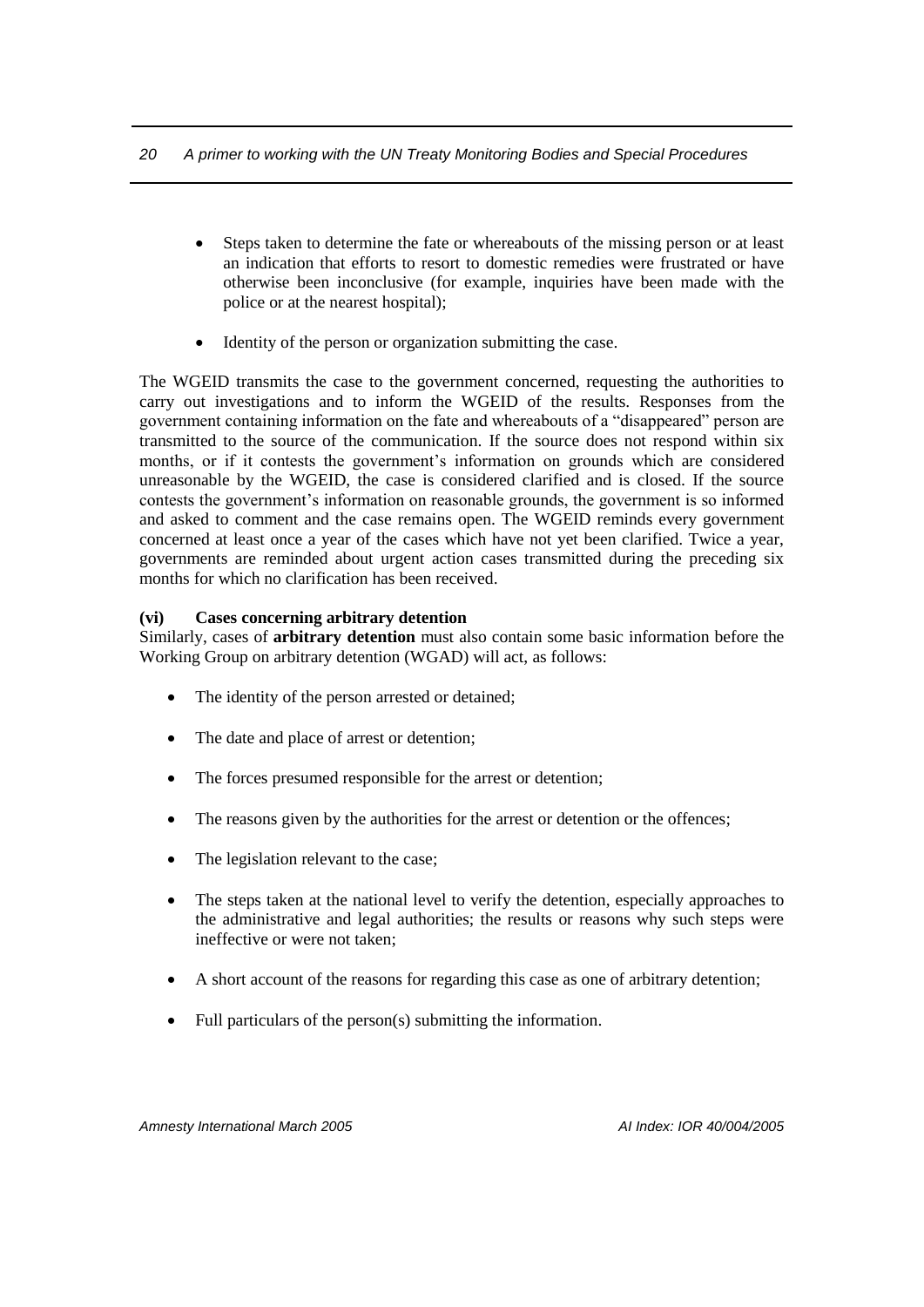The WGAD will transmit the case to the government concerned, and ask the authorities to respond within 90 days. The government's response is then sent to the source of the complaint for any final comments or observations. The WGAD then considers all of the information in private session and decides whether the detention is arbitrary or not according to three categories. <sup>31</sup> Its decision is called an "opinion" and it is transmitted to the government, together with a recommendation, and to the source. Opinions are recorded in a separate annex to the WGAD's main report to the Commission.

The WGAD also adopts "deliberations" on matters of a general nature in order to develop a consistent set of principles and assist states, for purposes of prevention, to guard against the practice of arbitrary detention.

#### **(vii) Follow-up to communications with the Special Procedures**

With the exception of the WGEID and the WGAD, the source of the information will not receive confirmation from the Special Procedures that a case has been acted upon. This will only become apparent once the annual reports of the Special Procedures are available and the case is recorded therein.

As the Special Procedures have no enforcement mechanism, NGOs and others can play an important role in holding governments to account for their implementation of the recommendations of the Special Procedures, which may relate to an individual case, a country mission or a generic set of recommendations arising from a study.

The reports of the Special Procedures record which states have not responded to their communications, or have provided an inadequate response. NGOs should ensure that governments which fail to co-operate with the Special Procedures in this way are exposed as such, in particular at the domestic level, as well as those governments which have repeatedly failed to respond positively to a request to visit by a Special Procedure.

NGOs which follow the work of the Special Procedures can play a role in disseminating their recommendations as widely as possible. In particular, NGOs can alert their media contacts to the recommendations of a Special Procedure, particularly following a country visit, and encourage them to highlight the resultant recommendations with a view to raising awareness of the Special Procedure's findings amongst legislators, politicians and the judiciary and the general public.

As indicated previously, the Special Procedures welcome information from NGOs indicating the extent to which their recommendations have been implemented by the government

 $31$  Category I: cases in which the deprivation of liberty is arbitrary as it cannot be linked to any legal basis, e.g. continued detention after the completion of a sentence or despite an amnesty law applicable to the prisoner; Category II: cases of deprivation of freedom resulting from the exercise of fundamental rights or freedoms guaranteed by the Universal Declaration of Human Rights, and the ICCPR for states which are party to that treaty. Category III: cases in which non-observance of all or part of the international provisions relating to the right to fair trial is such that it confers on the deprivation of freedom, of whatever kind, an arbitrary nature.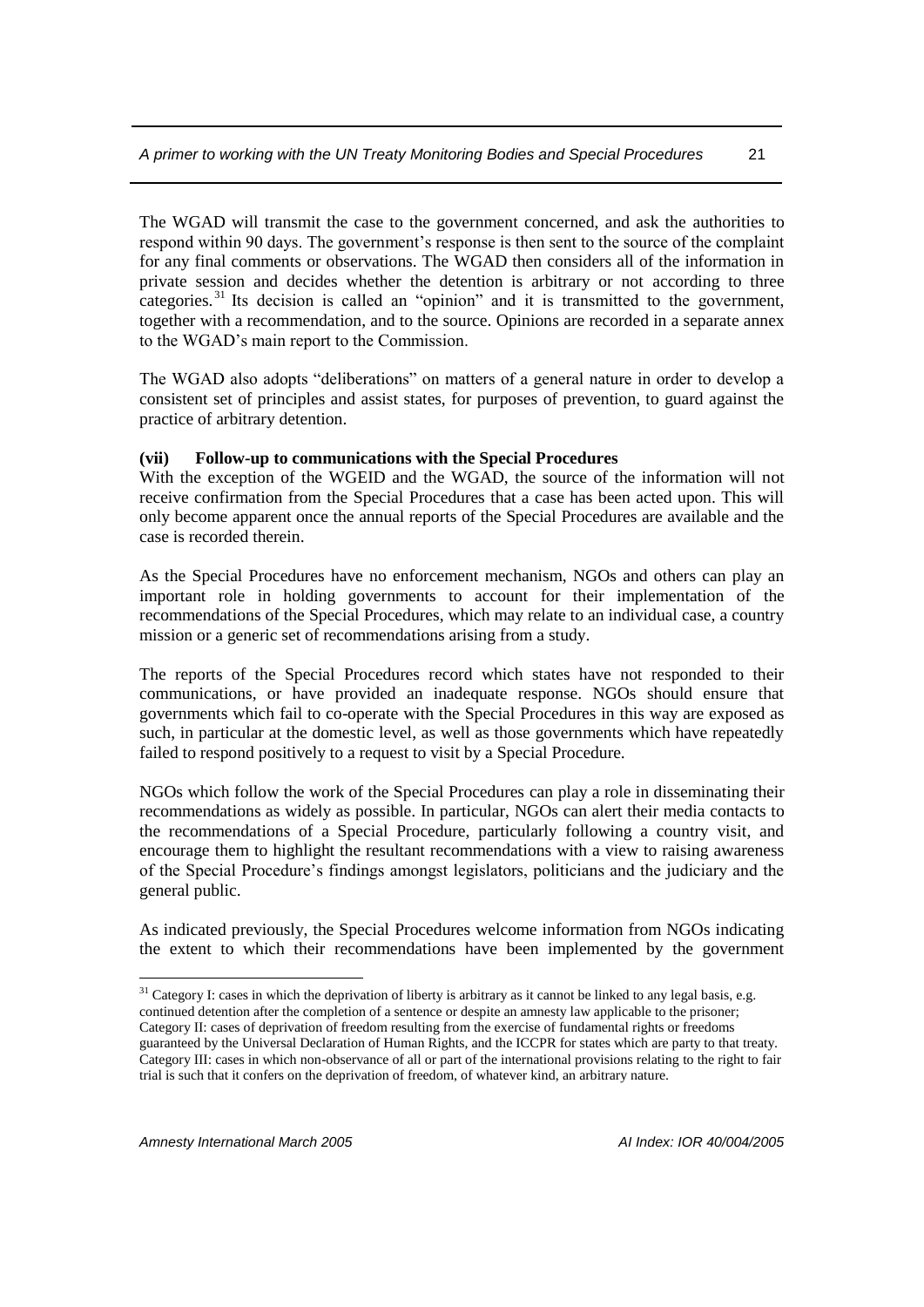concerned, which is summarized in a public report. Some NGOs have taken the initiative to produce their own publications which track the progress made by governments, but otherwise, NGO reports on follow-up by governments may be presented as a regular submission to the relevant mandate-holder.

#### <span id="page-23-0"></span>**d. Where to find further information about the Special Procedures**

The website of the OHCHR provides information about the Special Procedures in general, and both country and thematic mechanisms in particular: <http://www.ohchr.org/english/bodies/chr/special/index.htm>

The OHCHR site provides a table of missions which have been requested, are pending or have taken place, with links to the reports. It also provides a current list of states which have extended a standing invitation to the Special Procedures.

Each Special Procedure has a dedicated webpage which can be accessed from this page, and which provides information about their mandates, public reports, studies, and press releases, as well as details of how to submit urgent and non-urgent information.

AI has published a document jointly with the Law Society of England and Wales entitled "*The United Nations Thematic Mechanisms 2002: an overview of their work and mandates*", AI Index: IOR 40/009/2002, which gives more details about submitting information to the thematic mechanism and contains information about missions of the Special Procedures from their establishment until 2002.

The NGO Human Rights Internet runs a website containing compilations of reports of the Special Procedures by mandate as well as by country, so that it is possible to view the recommendations of all mandate-holders on different countries. See "For the Record" at [www.http://www.hri.ca](http://www.http/www.hri.ca)

Several NGOs produce public reports of the annual Commission meetings, including debates around the reports of the Special Procedures. These include the International Service for Human Rights, PO Box 16, CH-1211 Geneva 20, Switzerland, Tel: 00 41 22 733 5123, Fax: 00 41 22 733 0826, Website: [http://www.ishr.ch](http://www.ishr.ch/) and the Friends World Committee for Consultation, Quaker UN office, 13 Avenue du Mervelat, 1209 Geneva, Switzerland, Tel: 00 41 22 748 48 00, Fax: 00 41 22 748 48 19, Website: [http://www.quno.ch.](http://www.quno.ch/)

AI also produces a news service item at the end of each Commission session which summarizes developments. AI's news service items and other Commission-related documents are available from http:/[/www.amnesty.org.](http://www.amnesty.org/)

The following publications also provide further advice on submitting cases to the Special Procedures generally as well as in relation to LGBT rights specifically.

*Amnesty International March 2005 AI Index: IOR 40/004/2005*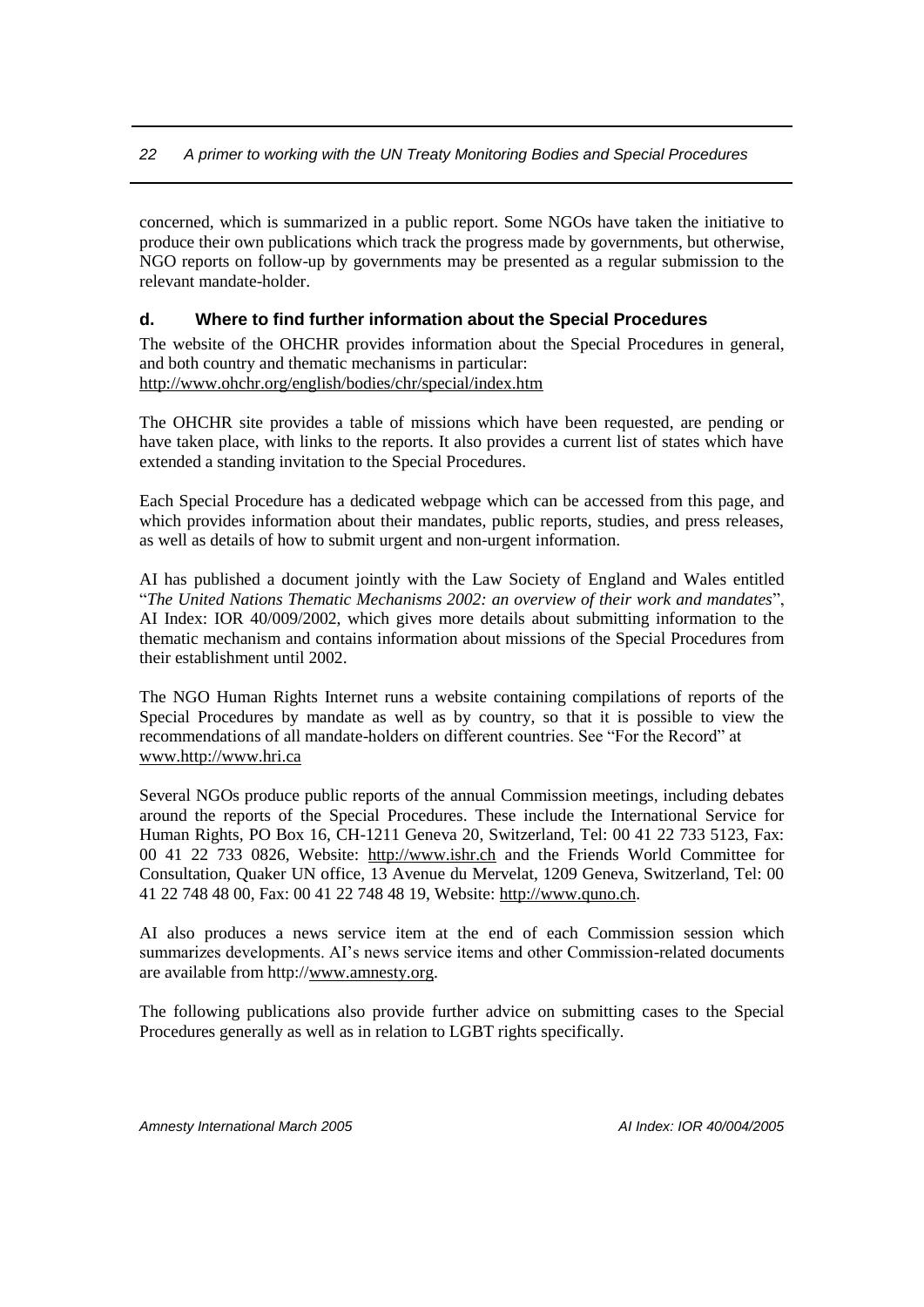*The Torture Reporting Handbook,* by Camille Giffard, published by the Human Rights Centre at Essex University, (2000), ISBN 1 874635 28 5, available from the University of Essex, Wivenhoe Park, Colchester, CO4 3SQ, Tel: 00 44 1206 872558, Fax: 00 44 1206 873428, Email: [hrc@essex.ac.uk](mailto:hrc@essex.ac.uk)

Website[: http://wwww2.essex.ac.uk/human\\_rights\\_centre](http://wwww2.essex.ac.uk/human_rights_centre)

*Making the Mountain Move: an activist's guide to how international human rights mechanisms can work for you*! (2000), published by and available from the International Gay and Lesbian Human Rights Commission, (IGLHRC), 350 Fifth Avenue,  $34<sup>th</sup>$  floor, New York, NY 10018, Tel: 00 1 212 216 1814, Fax: 00 1 212 216 1876, E-mail: [iglhrc@iglhrc.org](mailto:iglhrc@iglhrc.org)

An article entitled *Bracketing Sexuality: Human Rights and Sexual Orientation – A Decade of Development and Denial at the UN*, by Ignacio Saiz, published in Health and Human Rights, Vol. 7 No. 2, by Francois-Xavier Bagnoud Center for Health and Human Rights (2004), analyzes the body of work done by the Special Procedures to develop international standards and to hold states to account for a range of violations based on sexual orientation.

#### <span id="page-24-0"></span>**e. Contact information**

The Special Procedures are supported in their work by the OHCHR in Geneva.

Submissions to the Special Procedures can be e-mailed to: [urgent-action@ohchr.org](mailto:urgent-action@ohchr.org) and mailed to the relevant mandate-holder at:

Office of the High Commissioner for Human Rights, United Nations Office at Geneva, 1211 Geneva 10, Switzerland, Fax: 00 41 22 917 9022 Website: http:/[/www.unhchr.ch](http://www.unhchr.ch/)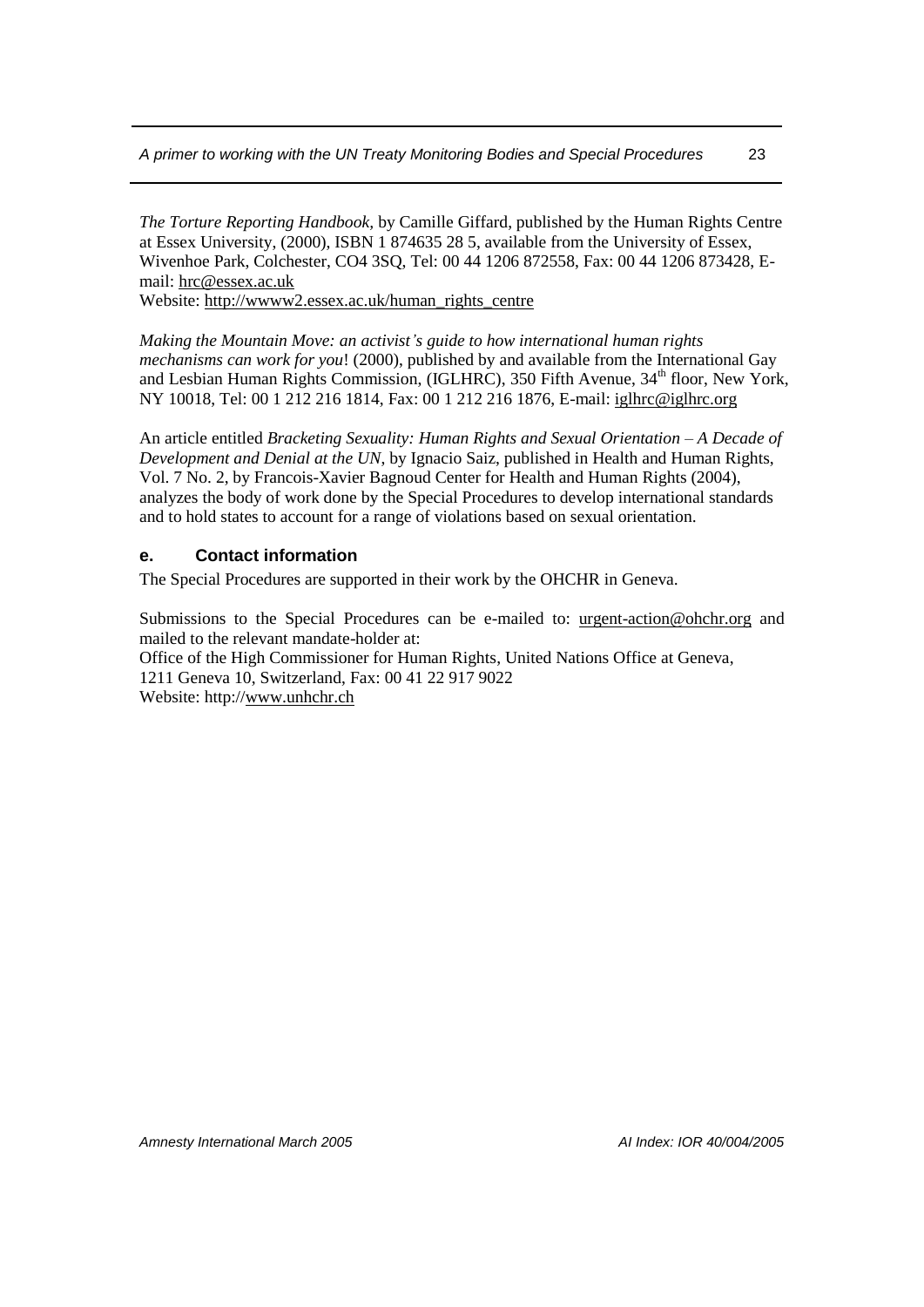|                              | <b>HRC</b><br><b>CAT</b>                                                                                                                             |                                                                                                                                                      | <b>CRC</b>                                                                                                              | <b>CERD</b>                                                                                                                            | <b>CEDAW</b>                                                                                                                                         | <b>CESCR</b>                                                                                                            | <b>CMW</b>                                                                                                             |
|------------------------------|------------------------------------------------------------------------------------------------------------------------------------------------------|------------------------------------------------------------------------------------------------------------------------------------------------------|-------------------------------------------------------------------------------------------------------------------------|----------------------------------------------------------------------------------------------------------------------------------------|------------------------------------------------------------------------------------------------------------------------------------------------------|-------------------------------------------------------------------------------------------------------------------------|------------------------------------------------------------------------------------------------------------------------|
|                              | (18 members)                                                                                                                                         | (10 members)                                                                                                                                         | (18 members)                                                                                                            | (18 members)                                                                                                                           | (23 members)                                                                                                                                         | (18 members)                                                                                                            | (10 members)                                                                                                           |
| Sessions                     | 3 sessions per<br>year for 3<br>weeks: March<br>(New York);<br>July; October<br>(Geneva)                                                             | 2 sessions per<br>year for 2 to 3<br>weeks: May;<br>November<br>(Geneva)                                                                             | 3 sessions per<br>year for 3<br>weeks:<br>January;<br>May-June;<br>September<br>(Geneva)                                | 2 sessions per<br>year for 3<br>weeks:<br>February;<br>August<br>(Geneva)                                                              | 2 sessions per<br>year for 3<br>weeks:<br>January; July<br>(New York)                                                                                | 2 sessions per<br>year for 3<br>weeks: May;<br>November-<br>December<br>(Geneva)                                        | 1 session per<br>year for 1<br>week<br>(Geneva)                                                                        |
| State reporting              | Initial report:<br>within a year<br>after the<br>treaty's entry<br>into force<br>Periodic<br>reports: every<br>5 years<br>Supplementa-<br>ry reports | Initial report:<br>within a year<br>after the<br>treaty's entry<br>into force<br>Periodic<br>reports: every<br>4 years<br>Supplementa-<br>ry reports | Initial report:<br>within 2 years<br>after the<br>treaty's entry<br>into force<br>Periodic<br>reports: every<br>5 years | Initial report:<br>within a year<br>after the<br>treaty's entry<br>into force<br>Periodic<br>reports: every<br>$2$ years <sup>32</sup> | Initial report:<br>within 1 year<br>after the<br>treaty's entry<br>into force<br>Periodic<br>reports: every<br>4 years<br>Supplementa-<br>ry reports | Initial report:<br>within 2 years<br>after the<br>treaty's entry<br>into force<br>Periodic<br>reports: every<br>5 years | Initial report:<br>within 1 year<br>after the<br>treaty's entry<br>into force<br>Periodic<br>reports: every<br>5 years |
| procedure<br>Exceptional     | Emergency<br>procedure <sup>33</sup>                                                                                                                 | Can ask for<br>exceptional<br>report                                                                                                                 |                                                                                                                         | Early<br>warning and<br>urgent<br>procedure                                                                                            | Exceptional<br>reports<br>procedure                                                                                                                  |                                                                                                                         |                                                                                                                        |
| Individual<br>communications | $Yes - if the$<br>state party<br>also ratified<br>the First<br>Optional<br>Protocol to<br>the ICCPR.                                                 | $Yes - if state$<br>party made<br>the<br>declaration of<br>competence<br>under art. 22<br>of the<br>Convention.                                      | N <sub>o</sub>                                                                                                          | $Yes - if state$<br>party made<br>the<br>declaration of<br>competence<br>under art. 14<br>of the<br>Convention.                        | $Yes - if the$<br>state party<br>also ratified<br>the Optional<br>Protocol to<br>the<br>Convention.                                                  | No <sup>34</sup>                                                                                                        | Not yet in<br>force <sup>35</sup>                                                                                      |

#### <span id="page-25-0"></span>**Annex 1: Overview of the main functions of the Treaty Bodies**

<sup>&</sup>lt;sup>32</sup> In a new emerging practice, the CERD now accepts the submission by states parties of a comprehensive report every 4 years and a brief updating report in the 2 year interim.

<sup>&</sup>lt;sup>33</sup> Although rarely invoked, some Committees have set up exceptional or urgent procedures under which they may request an urgent report from the state party concerned and refer a particular situation to the competent UN organ. <sup>34</sup> The Commission on Human Rights has established a Working Group to consider options regarding the elaboration of an optional protocol to the ICESCR.

<sup>&</sup>lt;sup>35</sup> Ten state parties must make a declaration of competence under art. 77 for the mechanism to enter into force.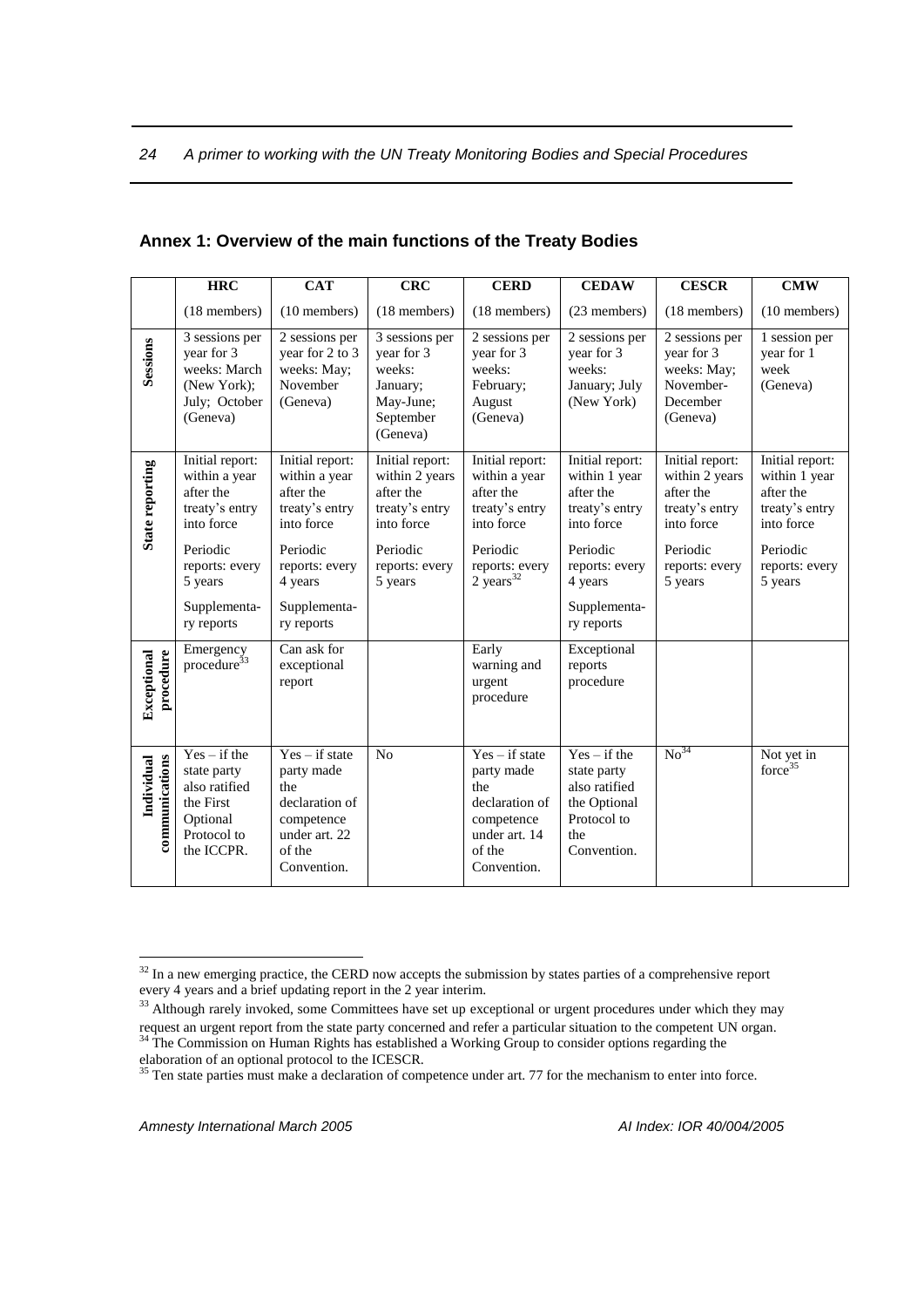|                         | <b>HRC</b>     | <b>CAT</b>                                                                                                                           | <b>CRC</b>                          | <b>CERD</b>               | <b>CEDAW</b>                                                                                                                                    | <b>CESCR</b>                        | <b>CMW</b>     |
|-------------------------|----------------|--------------------------------------------------------------------------------------------------------------------------------------|-------------------------------------|---------------------------|-------------------------------------------------------------------------------------------------------------------------------------------------|-------------------------------------|----------------|
|                         | $(18$ members) | $(10$ members)                                                                                                                       | $(18$ members)                      | $(18$ members)            | (23 members)                                                                                                                                    | $(18$ members)                      | $(10$ members) |
| Inquiry procedure       |                | Yes, under<br>art. 20 of the<br>Convention<br>(unless the<br>state party<br>made a<br>declaration to<br>"opt-out"<br>under art. 28). |                                     |                           | Yes, under<br>art. 8-9 of the<br>Optional<br>Protocol<br>(unless the<br>state party<br>made a<br>declaration to<br>"opt-out"<br>under art. 10). |                                     |                |
| discussions<br>Thematic |                |                                                                                                                                      | "Days of<br>General<br>Discussions" | "Thematic<br>discussions" |                                                                                                                                                 | "Days of<br>General<br>Discussions" |                |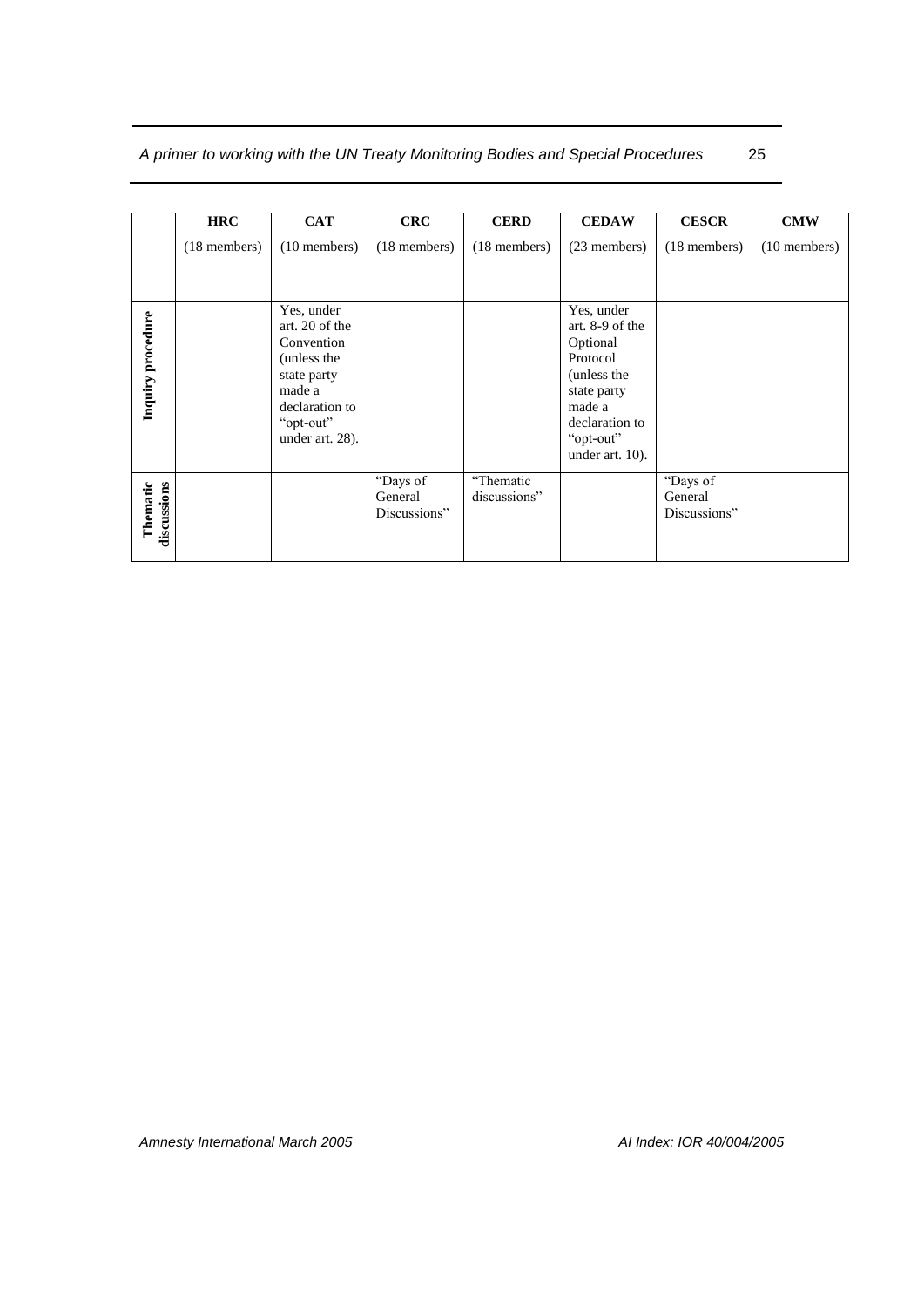|                             | <b>ICCPR</b> | <b>ICESCR</b> | <b>CERD</b>    | <b>CEDAW</b>   | <b>CRC</b>                 | <b>CAT</b>   | <b>CMW</b>    |
|-----------------------------|--------------|---------------|----------------|----------------|----------------------------|--------------|---------------|
|                             |              |               |                |                |                            |              |               |
|                             |              |               |                |                |                            |              |               |
| Non-discrimination,         | Art. 2.1, 3, | Art. 2.2, 3   | Art. 2.1, 5.a  | Art. 1, 2,     | Art. $2$                   |              | Art. 7, 18,   |
| equality before the         | 26           |               |                | 5.a, 15.1, 9-  |                            |              | 25, 27        |
| law                         |              |               |                | 16             |                            |              |               |
| Procedural                  | Art. 14, 15, |               | Art. 5.a, 6    | Art. 15.2,     | Art. 12.2,                 | Art. 12, 13, | Art. 16.5,    |
| guarantees                  | 16           |               |                | 15.3           | 37.d, 40                   | 14, 15       | 16.6, 16.7,   |
|                             |              |               |                |                |                            |              | 16.8, 16.9,   |
|                             |              |               |                |                |                            |              | 18, 19, 24    |
| Right to life, to           | Art. 6, 7    |               | Art. 5.b       |                | Art. 6, 19,                | Art. 1, 216  | Art. 9, 10,   |
| physical and moral          |              |               |                |                | 37.a                       |              | 16.2          |
| integrity                   |              |               |                |                |                            |              |               |
| <b>Slavery</b> , forced     | Art. 8       |               |                | Art. 6         | Art. 11, 32,               |              | Art. 11       |
| labour, trafficking         |              |               |                |                | 33, 34, 35,                |              |               |
|                             |              |               |                |                | 36, 39                     |              |               |
| <b>Liberty and security</b> | Art. 9, 10,  |               | Art. 5.b       |                | Art. 37                    |              | Art. 16, 20.1 |
| of person                   | 11           |               |                |                |                            |              |               |
| <b>Freedom</b> of           | Art. 12, 13  |               | Art. 5.d.i,    | Art. 15.4      | Art. 10                    | Art. $3$     | Art. 8, 20.2, |
| movement;                   |              |               | 5.d.ii, 5.f    |                |                            |              | 22, 39, 56    |
| expulsion and               |              |               |                |                |                            |              |               |
| extradition                 |              |               |                |                |                            |              |               |
| Freedom of opinion          | Art. 19, 20  |               | Art. 5.d.viii, |                | Art. 12.1, 13              |              | Art. 13       |
| and expression              |              |               | 4.a, 4.c       |                |                            |              |               |
| Freedom of                  | Art. 21, 22  | Art. 8        | Art. 5.d.ix,   |                | Art. $15$                  |              | Art. 26, 40   |
| association and             |              |               | 5.e.ii, 4.b    |                |                            |              |               |
| assembly                    |              |               |                |                |                            |              |               |
| Freedom of thought,         | Art. 17, 18  |               | Art. 5.d.vii   |                | Art. 14,                   |              | Art. 12,      |
| conscience and              |              |               |                |                | 16, 40.2.vii               |              | 14            |
| religion; right to          |              |               |                |                |                            |              |               |
| privacy                     |              |               |                |                |                            |              |               |
| Right to marry and          | Art. 23, 24  | Art. 10       | Art. 5.d.iv    | Art. 4.2, 5.b, | Art. 16, 19,               |              | Art. 44       |
| found a family;             |              |               |                | 11.2, 12, 16   | 20, 22,                    |              |               |
| protection of family,       |              |               |                |                | 23, 33, 34,                |              |               |
| mother and children         |              |               |                |                | 36, 38                     |              |               |
| <b>Political rights</b>     | Art. 25      |               | Art. 5.c       | Art. 7, 8      | Art. $3$                   |              | Art. 41, 42   |
|                             |              |               |                |                |                            |              |               |
|                             |              |               |                |                |                            |              |               |
| <b>Right to own</b>         |              |               | Art. 5.d.v,    | Art. 13.b,     |                            |              | Art. 15, 32,  |
| property, inherit           |              |               | 5.d.vi         | 15.2, 16.1.h   |                            |              | 47            |
| <b>Rights of vulnerable</b> | Art. 27      | Art. 2.3      | Art. 1.4, 2.2  | Art. 4, 14     | Art. 22, $2\overline{3}$ , |              |               |
| groups                      |              |               |                |                | 30                         |              |               |

## <span id="page-27-0"></span>**Appendix 2: Overview of rights contained within the core international human rights treaties**

*Amnesty International March 2005 AI Index: IOR 40/004/2005*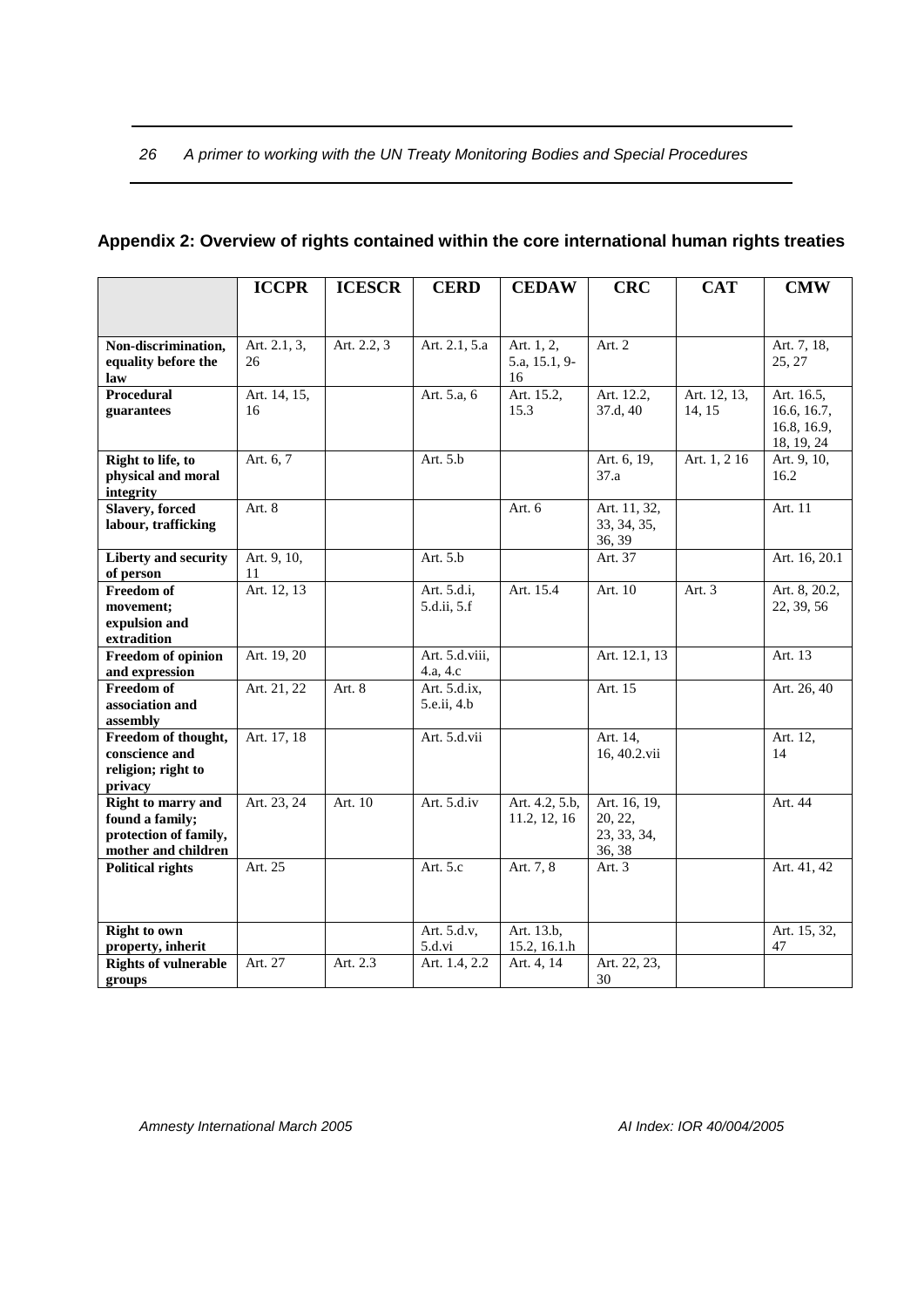|                                                          | <b>ICCPR</b> | <b>ICESCR</b>      | <b>CERD</b>           | <b>CEDAW</b>                                                           | <b>CRC</b>           | <b>CAT</b> | <b>CMW</b>                                             |
|----------------------------------------------------------|--------------|--------------------|-----------------------|------------------------------------------------------------------------|----------------------|------------|--------------------------------------------------------|
|                                                          |              |                    |                       |                                                                        |                      |            |                                                        |
| Right to work; just,<br>favourable<br>conditions of work |              | Art. 6.1, 7        | Art. 5.e.i            | Art. 11.1.a,<br>11.1.b.<br>11.1.c.<br>11.1.d.<br>11.1.f, 11.2,<br>11.3 |                      |            | Art. 25, 40,<br>52, 54                                 |
| <b>Adequate food and</b><br>clothing, housing            |              | Art. 11            | Art. 5.e.iii          | Art. 14.2.h                                                            | Art. 27.3            |            |                                                        |
| <b>Physical and mental</b><br>health, social<br>security |              | Art. 9, 12         | Art. 5.e.iv           | Art. 11.1.e.<br>12, 13.a,<br>14.2.b.<br>14.2.c                         | Art. 18.3,<br>24, 26 |            | Art. 27, 28,<br>43.e, 45.1.c                           |
| <b>Education and</b><br>cultural rights                  | Art. 27      | Art. 13, 14,<br>15 | Art. 5.e.v.<br>5.e.vi | Art. 10,<br>13.c, 14.2.d                                               | Art. 28, 31          |            | Art. 30, 31,<br>43.a, 43.c,<br>43.g, 45.1.a,<br>45.1.d |

ICCPR: International Covenant on Civil and Political Rights

ICESCR: International Covenant on Economic, Social and Cultural Rights

CERD: International Convention on the Elimination of All Forms of Racial Discrimination

CEDAW: Convention on the Elimination of All Forms of Discrimination against Women

CRC: Convention on the Rights of the Child

CAT: Convention against Torture and Other Cruel, Inhuman or Degrading Treatment or Punishment

CMW: International Convention on the Protection of the Rights of All Migrant Workers and Members of Their Families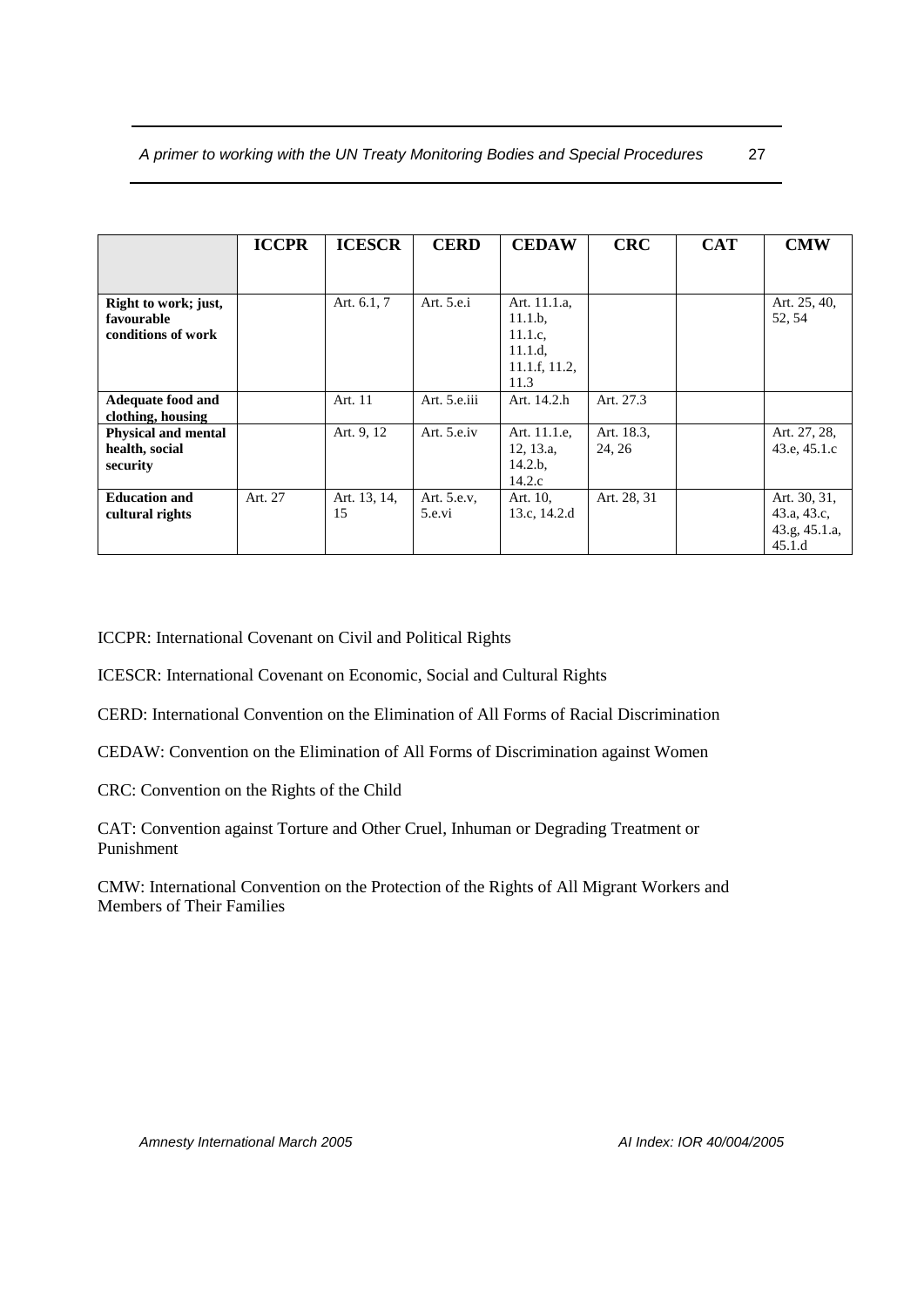#### <span id="page-29-0"></span>**Annex 3: Alphabetical list of current thematic Special Procedures**

Working group on people of **African descent**

Working group on **arbitrary detention**

Special Rapporteur on the sale of **children, child prostitution and child pornography**

Working Group on Enforced or Involuntary **Disappearances**

Special Rapporteur on the right to **education**

Special Rapporteur on extrajudicial, summary or arbitrary **executions**

Special Rapporteur on the right to **food**

Special Rapporteur on the promotion and protection of the right to **freedom of opinion and expression**

#### Special Rapporteur on **freedom of religion or belief**

Special Rapporteur on the right of everyone to the enjoyment of the highest attainable standard of physical and mental **health**

Special Rapporteur on adequate **housing** as a component of the right to an adequate standard of living

Special Representative of the Secretary-General on the situation of **human rights defenders**

Special Rapporteur on the situation of human rights and fundamental freedoms of **indigenous people**

Representative of the Secretary-General on **internally displaced persons**

Special Rapporteur on the independence of **judges and lawyers**

Special Rapporteur on the use of **mercenaries** as a means of impeding the exercise of the right of peoples to self-determination

Special Rapporteur on the human rights of **migrants**

Independent Expert on the question of human rights and extreme **poverty**

Special Rapporteur on contemporary forms of **racism, racial discrimination, xenophobia and related intolerance**

Independent Expert on the effects of **structural adjustment policies** and foreign debt Independent Expert to assist the High Commissioner in the fulfilment of the mandate described in Commission on Human Rights resolution 2004/87 entitled "Protection of human rights and fundamental freedoms while countering **terrorism**"

Special Rapporteur on **torture** and other cruel, inhuman or degrading treatment or punishment Special Rapporteur on the adverse effects of the illicit movement and dumping of **toxic and dangerous products and wastes** on the enjoyment of human rights

Special Rapporteur on **trafficking** in persons, especially in women and children

Special Rapporteur on **violence against women**, its causes and consequences